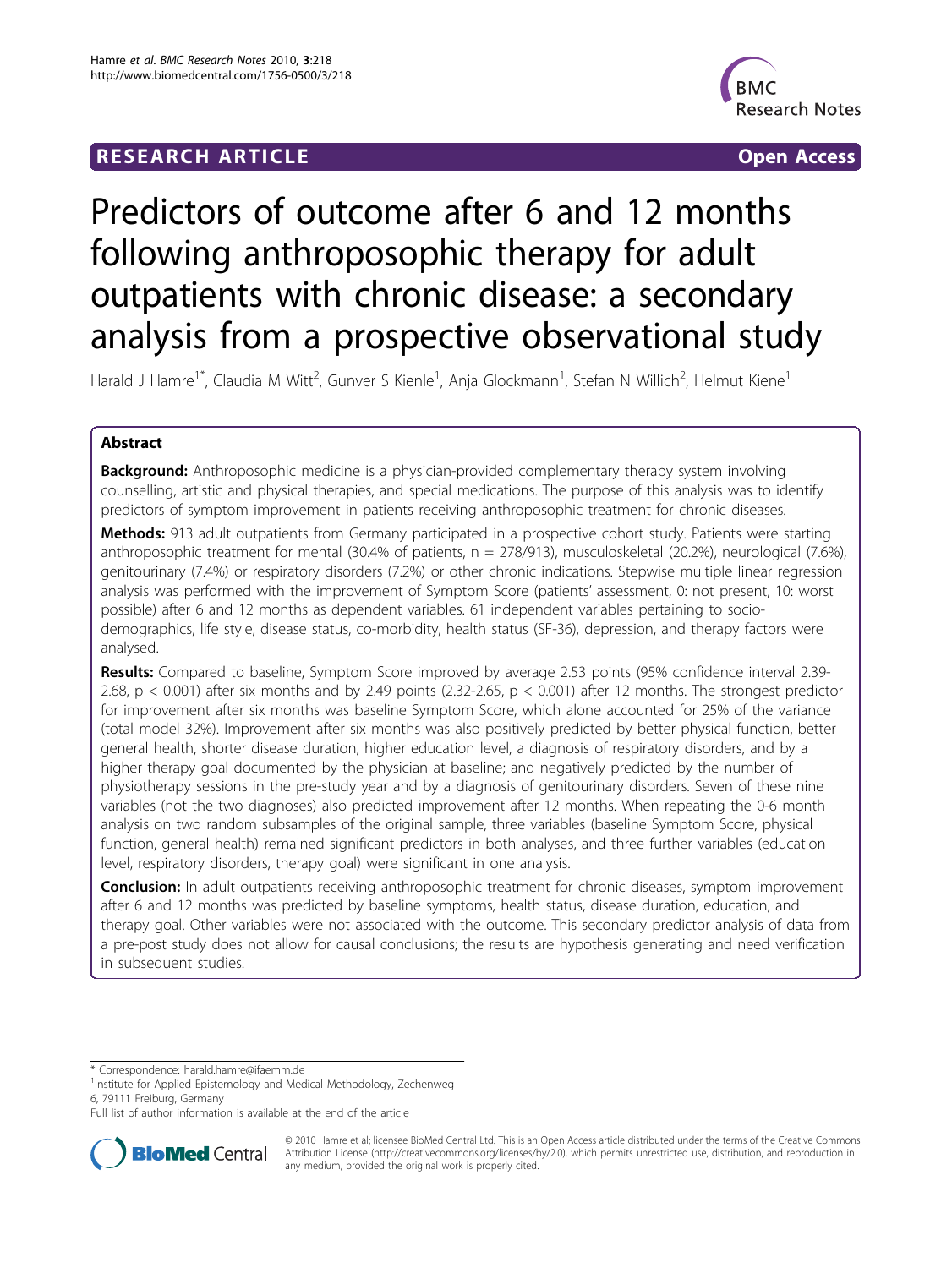## Background

Chronic diseases are the most common cause of disease burden worldwide and are rarely completely cured [[1](#page-12-0)]. Strategies to improve the outcome of chronic diseases include new drug regimens, enhanced healthcare provision, and patient self-management programs [[2](#page-12-0)-[4\]](#page-12-0). Many patients with chronic disease also use complementary therapies [[5,6](#page-12-0)]. It is important to know which types of patients will use complementary therapies and which patients will profit from such use.

Anthroposophic medicine (AM), founded by Rudolf Steiner and Ita Wegman [[7\]](#page-12-0), is a physician-provided complementary therapy system. AM acknowledges a spiritual-existential dimension in man, which is assumed to interact with psychological and somatic levels in health and disease. AM therapy for chronic disease aims to counteract constitutional vulnerability, stimulate salutogenetic self-healing capacities, and strengthen patient autonomy [[8-10\]](#page-12-0). This is sought to be achieved by counselling [\[9](#page-12-0)]; by non-verbal artistic therapies using painting or clay [[11,12](#page-12-0)], music [\[13\]](#page-12-0) or speech exercises [\[14\]](#page-12-0); by eurythmy movement exercises [\[15\]](#page-12-0); by physical therapies [[16,17](#page-12-0)]; and by special AM medications. Worldwide, AM physicians work in 56 countries [\[18\]](#page-12-0).

Patients using AM for chronic disease are predominantly women or children, education and occupation levels are higher than average, and typical indications are mental, respiratory, and musculoskeletal disorders [[9,10,19-21\]](#page-12-0). Studies of AM therapy for different cancers [[22-24\]](#page-12-0) and facial neuralgia [[25](#page-12-0)] have identified outcome differences according to gender [[23,25](#page-12-0)], psychosomatic self-regulation [\[22\]](#page-12-0), and performance status [\[24](#page-12-0)].

The Anthroposophic Medicine Outcomes Study (AMOS) [[20](#page-12-0)] provided an opportunity to assess a broad range of outcome predictors in AM therapy users. AMOS was a prospective, long-term cohort study of patients starting AM therapies for various chronic diseases. Following AM therapies, disease symptoms were reduced and quality of life improved, without cost increase [[20](#page-12-0),[26](#page-12-0)]. Outcome differences have been assessed in univariate analyses [\[27](#page-12-0)-[39\]](#page-12-0). We present here a multivariate analysis of predictors of symptom improvement in adult patients of the AMOS study.

## Methods

## Design and objective

This was a secondary analysis of data from a prospective observational cohort study conducted in German outpatient settings. The study was initiated by a health insurance company as part of a research program on the effectiveness, costs, and safety of AM therapies in chronic disease [\[20,26](#page-12-0),[40\]](#page-12-0). The purpose of the present analysis was to identify variables predicting clinical improvement following AM treatment for adults. For this purpose we performed multiple linear regression analyses, with the improvement of disease symptoms at 6- and 12-month follow-up as dependent variables, and with various items concerning disease status, socio-demographics, life-style, and therapies as independent variables.

#### Setting, participants, and therapy

All physicians certified by the Physicians' Association for Anthroposophical Medicine in Germany and working in an office-based practice or outpatient clinic in Germany were invited to participate in the AMOS study. Certification as an AM physician required a completed medical degree and a three-year structured postgraduate training. The participating physicians recruited consecutive patients starting AM therapy. Patients enrolled in the period from 1 January 1999 to 31 December 2005 were included in the present analysis if they fulfilled the following criteria:

1. Outpatients aged 17-75 years.

2. Starting AM therapy for any indication (main diagnosis).

2A: AM-related consultation of at least 30 minutes followed by new prescription of AM medication or other AM treatment administered by the physician.

2B: or referral to AM treatment (art therapy, eurythmy therapy or rhythmical massage therapy).

3. Duration of main diagnosis of at least 30 days at study enrolment.

4. Symptom Score evaluable at baseline and at sixmonth-follow-up.

Symptom Score was a compound measure of the symptoms for which the patients had sought medical attention. At baseline, the patients documented one to six symptoms in order of decreasing importance and assessed the intensity of each symptom on a numerical rating scale from 0 ("not present") to 10 ("worst possible") [[41](#page-12-0)]. At each follow-up, the patients documented the intensity of the same symptoms which they had documented at baseline. Symptom Score was the average severity of all documented symptoms per patient at each documentation point. This score has not been validated.

Patients were excluded if they had previously received the AM therapy in question (see inclusion criterion 2) for their main diagnosis. For analysis of patients according to AM therapy modality, patients fulfilling inclusion criteria 2a as well as 2b were allocated to group 2b.

## Variables

#### Dependent variable

Symptom Score was selected as dependent variable because it directly described the severity of the symptoms for which the patients had sought help, and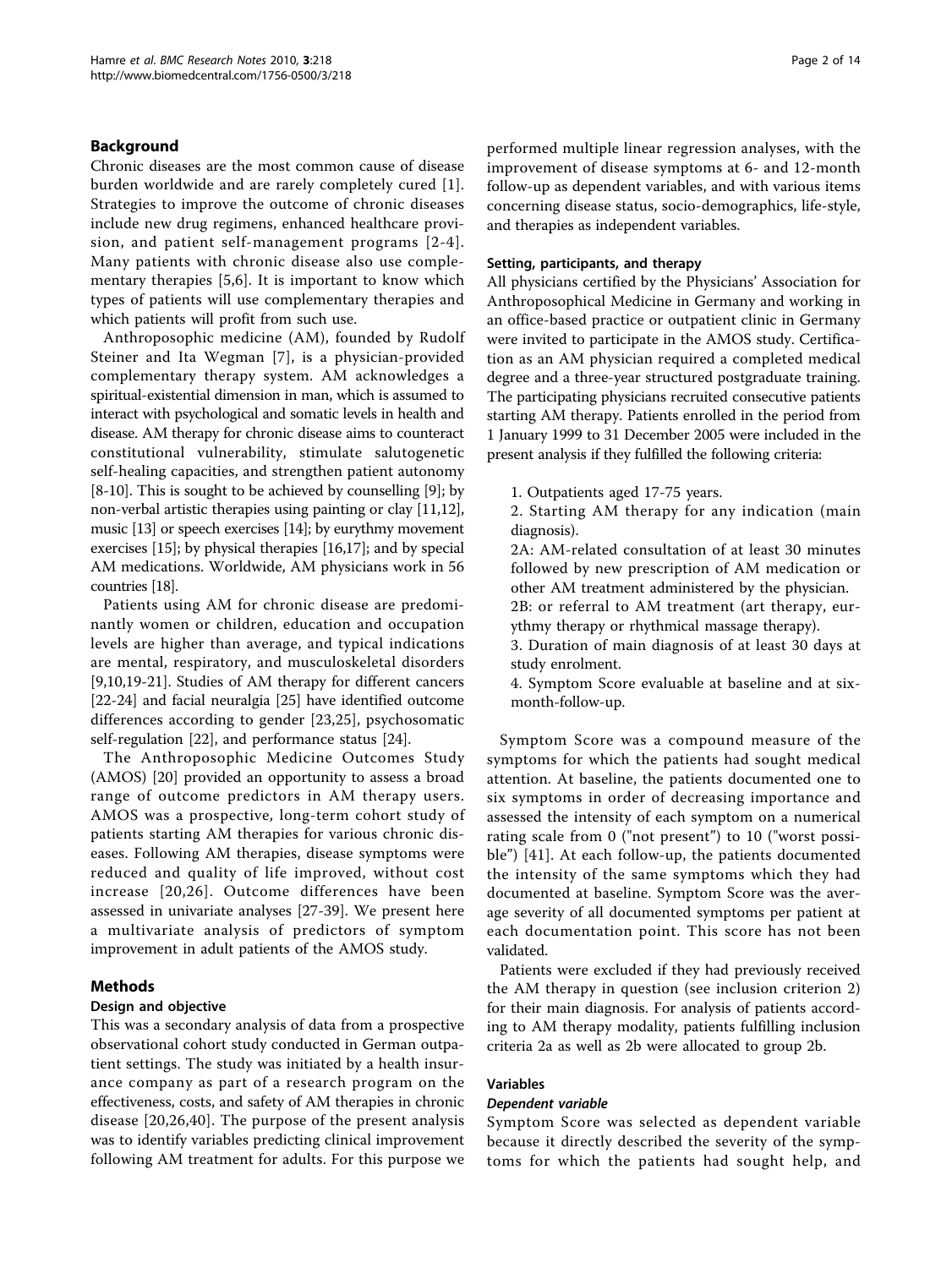because it was documented by the patients themselves. Symptom Score data were available after 3, 6, 12, 18 and 24 months; the change from baseline to 6-month follow-up was chosen for the main analysis because previous analyses [\[20,34-37](#page-12-0)] had shown that the AM therapies were mainly administered in the first 3-6 months, because most of the Symptom Score improvement occurred during the first 6 months, and since follow-up rates decreased progressively beyond 6 months.

## Independent variables

Independent variables pertaining to socio-demographics, life-style, disease status at baseline, and therapy factors were selected from the dataset. Two types of variables were selected. The first type were factors for which a positive association with the outcome (e. g. better outcome among patients with higher education) was apriori deemed to be possible:

- more favourable socio-demographic characteristics and healthier life-style (e. g. higher education, not smoking)
- more favourable health status at baseline (e. g. low degree of comorbidity, short disease duration, low depression scores)
- more experienced AM therapy providers (years since qualifications of AM physicians and therapists, respectively)
- previous treatment by the AM physician
- more intensive AM therapy (longer duration of first consultation with AM physician, more AM therapy sessions, more AM medications)
- more intensive non-AM therapy (e. g. more physiotherapy sessions, more non-AM medications etc)

For the second type of variables there was no reason to assume a priori a particular direction of an association (e. g. no reason to assume that women have better outcomes than men or vice versa):

- demographics (gender, age)
- baseline status (main diagnosis)
- treatment (primary care or other setting, main AM therapy modality)

Since a large data set was available, and since the literature and clinical reasoning did not suggest otherwise, the approach was deliberately broad, including as dependent variables all variables of interest according to the above criteria.

The original list of dependent variables had 47 items, all of which were used in the final analyses. During revision of the analyses, the issue of selection bias was more thoroughly investigated, prompting us to include one further dependent variable: physician's therapy goal for the patient at baseline. Thus a total of 48 items were included (corresponding to 61 variables including dummy variables, see Tables [1](#page-3-0) and [2](#page-4-0)). Of these 48 items, 10 items (age, gender, diagnosis, disease duration, depression, number of patients enrolled per physician, main AM therapy modality, and the use of non-AM medications, psychotherapy and physiotherapy, respectively) had already been subject to bivariate analyses, most of which had failed to show relevant associations with clinical outcomes [\[28](#page-12-0)-[39](#page-12-0)] (exceptions: different results of AM medication therapy in diagnostic subgroups [[38\]](#page-12-0) and different results of asthma therapy in adults vs. children [[30\]](#page-12-0)). The remaining 38 items were selected without prior knowledge about bivariate associations with outcome.

#### Data collection

All data were documented with questionnaires. Questionnaires used at study enrolment were handed out by the physicians; follow-up questionnaires were administered from the study office by post. All questionnaires were returned in sealed envelopes to the study office. The physicians documented eligibility criteria, diagnosis, disease duration and severity, comorbid disorders, and therapy goals; all other items were documented by the patients. The patient responses were not made available to the physicians. The physicians were compensated 40 Euro per included and fully documented patient, while the patients received no compensation.

The data were entered twice by two different persons into Microsoft® Access 97 (Microsoft Corp., Redmond, WA, USA). The two datasets were compared and discrepancies resolved by checking with the original data.

#### Quality assurance, adherence to regulations

The study was approved by the Ethics Committee of the Faculty of Medicine Charité, Humboldt University, Berlin, Germany, and was conducted according to the Declaration of Helsinki and largely following the ICH Guideline for Good Clinical Practice E6. Written informed consent was obtained from all patients before enrolment.

#### Data analysis

The data analysis was performed on all patients fulfilling the eligibility criteria, using PASW® Statistics 18.0 (SPSS Inc., Chicago, Ill, USA) and StatXact<sup>®</sup> 5.0.3 (Cytel Software Corporation, Cambridge, MA, USA).

Diagnoses were coded according to the International Classification of Diseases,  $10<sup>th</sup>$  Revision. Medication use was assessed as the number of patient-months of use. For each medication, the number of patient-months was calculated as 'duration of use'  $\times$  'frequency of use' (F), where  $F = 1$  for medication taken daily, 3-6 days per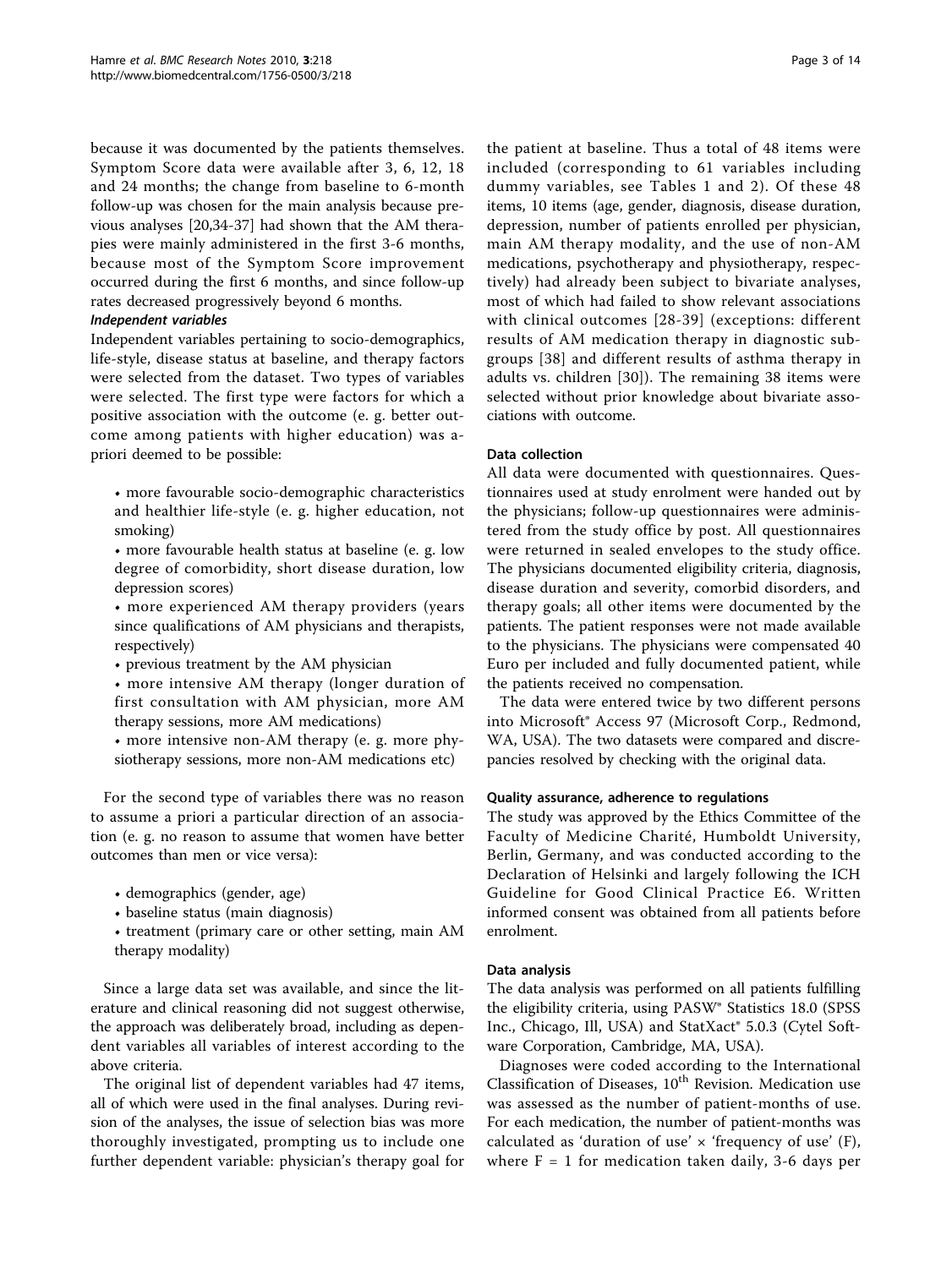#### <span id="page-3-0"></span>Table 1 Continuous and rank-ordered independent variables

| Variable                                                                                       | N<br>evaluable   |                    | Mean Standard<br>deviation | Correlation |                    |  |
|------------------------------------------------------------------------------------------------|------------------|--------------------|----------------------------|-------------|--------------------|--|
|                                                                                                |                  |                    |                            | R           | <b>P-</b><br>value |  |
| Age (years)                                                                                    | 913              | 44.38              | 12.07                      | $-0.08$     | 0.020              |  |
| Education level (1 = low, 2 = intermediate, 3 = high)                                          | 913              | 2.17               | 0.69                       | 0.10        | 0.004              |  |
| Net income per month (1-5 <sup>d</sup> )                                                       | 733              | 3.86               | 1.10                       | 0.05        | 0.151              |  |
| Date of enrolment (0 = 1 Jan 1999, 7 = 1 Jan 2006)                                             | 913              | 2.35               | 1.82                       | 0.03        | 0.341              |  |
| AM medications in pre-study year (patient-months)                                              | 913              | 7.00               | 11.56                      |             | $-0.03$ $0.335$    |  |
| Non-AM medications in pre-study year (patient-months)                                          | 913              | 10.91              | 14.89                      |             | $-0.08$ 0.011      |  |
| Psychotherapy in the pre-study year (sessions)                                                 | 906              | 4.18               | 13.18                      | $-0.01$     | 0.809              |  |
| Physiotherapy in the pre-study year (sessions)                                                 | 913              | 8.73               | 17.96                      |             | $-0.09$ $0.008$    |  |
| Disease duration (years)                                                                       | 913              | 7.84               | 9.23                       | $-0.11$     | 0.001              |  |
| Disease severity at baseline (0-10)                                                            | 902              | 6.68               | 1.74                       | 0.10        | 0.004              |  |
| Symptom Score at baseline (0-10)                                                               | 913              | 6.01               | 1.77                       | 0.47        | < 0.001            |  |
| Comorbid disorders (number)                                                                    | 913              | 1.76               | 1.34                       |             | $-0.08$ 0.018      |  |
| Chronic Disease Score (0-17 in this study) [65]                                                | 913              | 0.75               | 1.52                       |             | $-0.08$ $0.014$    |  |
| SF-36 Physical Function Scale at baseline (0-100) [66]                                         | 909              | 75.46              | 23.35                      | 0.04        | 0.240              |  |
| SF-36 Role Physical Scale at baseline (0-100)                                                  | 905              | 46.14              | 39.42                      |             | $-0.06$ $0.071$    |  |
| SF-36 Role Emotional Scale at baseline (0-100)                                                 | 900              | 50.19              | 41.64                      |             | $-0.05$ $0.109$    |  |
| SF-36 Social Functioning Scale at baseline (0-100)                                             | 912              | 60.09              | 26.59                      |             | $-0.09$ $0.008$    |  |
| SF-36 Bodily Pain Scale at baseline (0-100)                                                    | 911              | 54.22              | 28.56                      |             | $-0.05$ $0.129$    |  |
| SF-36 Vitality Scale at baseline (0-100)                                                       | 910              | 38.55              | 18.81                      |             | $-0.06$ $0.052$    |  |
| SF-36 Mental Health Scale at baseline (0-100)                                                  | 910              | 54.21              | 19.37                      |             | $-0.09$ $0.009$    |  |
| SF-36 General Health Scale at baseline (0-100)                                                 | 902              | 50.65              | 19.34                      | 0.00        | 0.917              |  |
| SF-36 General Health Item at baseline (1 = excellent, 5 = poor)                                | 908              | 3.58               | 0.77                       |             | $-0.05$ $0.155$    |  |
| SF-36 Health Change Item at baseline <sup>D</sup>                                              | 910              | 3.25               | 1.07                       | 0.12        | < 0.001            |  |
| SF-36 Physical Component Summary at baseline                                                   | 887              | 43.22              | 10.52                      | 0.01        | 0.876              |  |
| SF-36 Mental Component Summary at baseline                                                     | 887              | 38.20              | 12.28                      | $-0.07$     | 0.029              |  |
| Center for Epidemiological Studies Depression Scale, German version at baseline (0-60)<br>[67] | 860              | 21.31              | 11.50                      | 0.08        | 0.016              |  |
| Physicians' clinical experience (years since qualification)                                    | 124 <sup>c</sup> | 18.20 <sup>c</sup> | 7.44 <sup>c</sup>          |             | $-0.01$ 0.748      |  |
| Number of patients enrolled by the physician                                                   | $124^c$          | 7.36 <sup>c</sup>  | 10.69 <sup>c</sup>         | 0.06        | 0.073              |  |
| Duration of consultation with physician at study enrolment $(1-5^\circ)$                       | 913              | 1.87               | 1.06                       | -0.01       | 0.826              |  |
| Physician's therapy goal for the patient at study enrolment (1-6 <sup>e</sup> )                | 911              | 2.78               | 1.23                       | 0.07        | 0.042              |  |
| Therapists' clinical experience (years since qualification)                                    | 123 <sup>e</sup> | $12.04^e$          | 7.23e                      | 0.06        | 0.077              |  |
| AM therapy in months 0-6 (therapy sessions)                                                    | 905              | 8.79               | 8.71                       | 0.06        | 0.062              |  |
| AM medications in months 0-6 (patient-months)                                                  | 911              | 6.57               | 7.83                       | $-0.08$     | 0.022              |  |
| Non-AM medications in months 0-6 (patient-months)                                              | 911              | 6.33               | 8.22                       | $-0.11$     | 0.002              |  |
| Psychotherapy in months 0-6 (therapy sessions)                                                 | 906              | 2.51               | 7.67                       | $-0.01$     | 0.752              |  |
| Physiotherapy in months 0-6 (therapy sessions)                                                 | 909              | 3.91               | 9.74                       |             | $-0.07$ 0.036      |  |

Correlation: Spearman-Rho correlation with dependent variable (Symptom Score difference 0-6 months).

alncome: documented as 1 = < 500€, 2 = 500€-900€, 3 = 900€-1250€, 4 = 1250€-1750€, 5 = > 1750€

bSF-36 Health Change Item: 1 = much better now than one year ago, 5 = much worse now than one year ago.

<sup>c</sup>Numbers refer to physicians not patients.

<sup>d</sup>Duration of consultation: documented as 1 = 0-29 min, 2 = 30-44 min, 3 = 45-59 min, 4 = ≥60 min.

 $d_6$  = cured, 5 = symptom free without ongoing therapy, 4 = symptom free with ongoing therapy, 3 = symptom improvement, 2 = avoidance of progression, 1 = retardation of progression.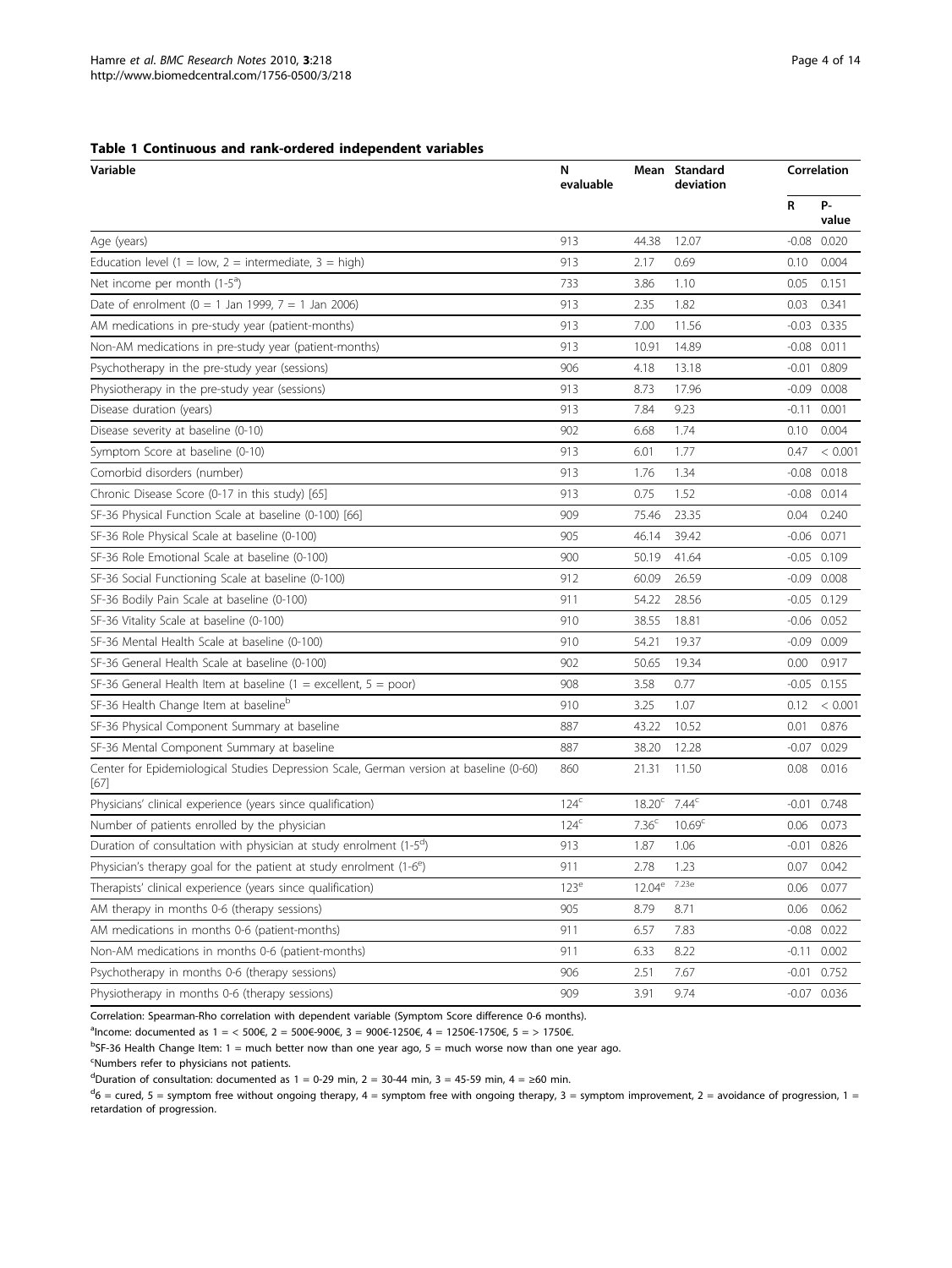<span id="page-4-0"></span>

|  |  |  | <b>Table 2 Binomial independent variables</b> |  |
|--|--|--|-----------------------------------------------|--|
|--|--|--|-----------------------------------------------|--|

| Variable                                                                             | N   | N         | Correlation |         |
|--------------------------------------------------------------------------------------|-----|-----------|-------------|---------|
|                                                                                      | Yes | Evaluable | R           | P-value |
| Female gender                                                                        | 748 | 913       | $-0.04$     | 0.175   |
| Wage earner                                                                          | 32  | 913       | $-0.03$     | 0.424   |
| Living alone                                                                         | 167 | 909       | 0.04        | 0.220   |
| Alcohol use daily                                                                    | 26  | 913       | $-0.02$     | 0.535   |
| Smoking daily                                                                        | 102 | 912       | $-0.01$     | 0.715   |
| Overweight (Body mass index > 25)                                                    | 234 | 899       | 0.03        | 0.339   |
| Permanent work disability pension or severe disability status                        | 168 | 911       | $-0.03$     | 0.300   |
| Main diagnosis (International Classification of Diseases, 10 <sup>th</sup> Revision) |     |           |             |         |
| · F00-F99 Mental/behavioural                                                         | 278 | 913       | 0.02        | 0.584   |
| • M00-M99 Musculoskeletal                                                            | 184 | 913       | $-0.07$     | 0.031   |
| · G00-G99 Nervous system                                                             | 69  | 913       | 0.03        | 0.365   |
| · N00-N99 Genitourinary system                                                       | 68  | 913       | $-0.04$     | 0.267   |
| · J00-J99 Respiratory system                                                         | 66  | 913       | 0.08        | 0.019   |
| · C00-D48 Neoplasms                                                                  | 56  | 913       | 0.05        | 0.104   |
| · K00-K93 Digestive system                                                           | 38  | 913       | $-0.01$     | 0.691   |
| • L00-L99 Skin and subcutaneous tissue                                               | 30  | 913       | $-0.03$     | 0.419   |
| · I00-I99 Circulatory system                                                         | 29  | 913       | $-0.02$     | 0.581   |
| · E00-E90 Endocrine, nutritional, metabolic                                          | 25  | 913       | $-0.02$     | 0.537   |
| • Other diagnoses                                                                    | 70  | 913       | 0.01        | 0.732   |
| Enrolment by primary care physician                                                  | 757 | 913       | $-0.02$     | 0.525   |
| Previous treatment by physician                                                      | 627 | 904       | $-0.03$     | 0.391   |
| Main AM therapy modality                                                             |     |           |             |         |
| • Eurythmy therapy                                                                   | 447 | 913       | $-0.04$     | 0.200   |
| • Art therapy                                                                        | 190 | 913       | 0.02        | 0.571   |
| • Rhythmical massage therapy                                                         | 90  | 913       | 0.02        | 0.549   |
| • Medical therapy                                                                    | 186 | 913       | 0.02        | 0.564   |
| Therapy costs reimbursed                                                             | 554 | 913       | $-0.03$     | 0.377   |

Correlation: Spearman-Rho correlation with dependent variable (Symptom Score difference 0-6 months). All variables were coded as 0: no, 1: yes.

week or 1-2 days per week;  $F = 1/15$  for medication taken 1-3 days per month;  $F = 0$  for medication taken  $\lt$ 1 day per month. AM medications were defined as any medication produced by Abnoba Arzneimittel GmbH, Pforzheim, Germany; Helixor Heilmittel GmbH & Co, Rosenfeld, Germany; WALA Heilmittel GmbH, Eckwälden, Germany; or Weleda AG, Schwäbisch-Gmünd, Germany. Non-AM medications were defined as all other medications. The number of patient-months for all AM medications and all non-AM medications, respectively, was calculated as the sum of all patientmonths in question.

Bivariate analyses were performed using Fisher's exact test for independent binominal data, t-test for continuous data, and Wilcoxon test for paired rank-ordered data; median differences with 95% confidence intervals (95%-CI) were estimated according to Hodges and Lehmann [[42\]](#page-12-0). Bivariate correlations were calculated with Spearman-Rho. All tests were two-tailed. Significance criterion was  $p < 0.05$ . Since this was a descriptive study, no adjustment for multiple bivariate comparisons was performed [[43\]](#page-12-0).

For regression analysis, missing values were replaced by the group mean value (except in a sensitivity analysis, see below). Multinomial data were coded as dummy variables. A total of 61 independent variables were analysed (Tables [1](#page-3-0), 2). The possibility of clustered patient sampling on the physician level was investigated by calculating intraclass correlation coefficients (ICC type 1,1 according to Shrout and Fleiss [[44](#page-12-0)]) between the dependent variable (Symptom Score 0-6 month difference) and physicians. There was no evidence of clustering: (ICC =  $-0.51$ , p = 1.000). Likewise, there was no evidence of clustering on the therapist level (ICC = -0.52,  $p = 1.000$ ). A multilevel analysis (physician and therapist level in addition to patient level) was therefore not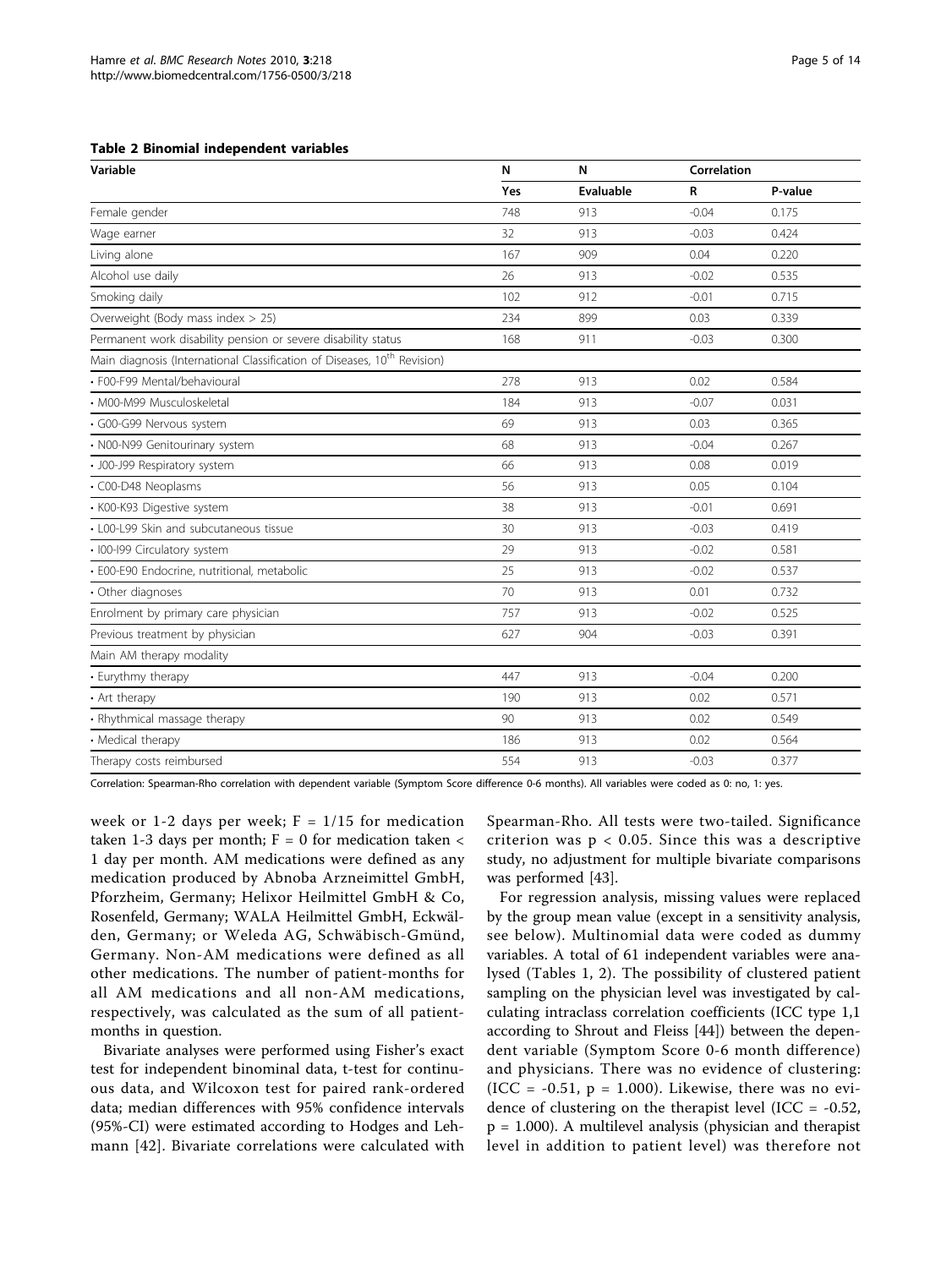considered necessary. Stepwise multiple regression analysis was performed with estimation of variance components by ordinary least squares. Criterion for inclusion of variables in the model was  $p < 0.05$  and for exclusion  $p \ge 0.10$ . Model assumptions were checked and verified [[45,46](#page-13-0)]. For all variables included in the model the variance inflation factors were  $< 1.5$ , suggesting that multicollinearity was not a problem. Linearity, normality, and homogeneity of variances were checked with graphical methods. Cook's distance was used to identify influential observations, but no observations with significant influence were identified.

Five sensitivity analyses (SA) were performed to explore whether altered preconditions lead to relevant changes in the regression model:

• In SA1 missing values were not replaced, as in the main analysis ( $n = 913$ ); instead the sample was restricted to patients with evaluable data for all 61 independent variables (n = 630).

• SA2 and SA3 were performed to validate the model. While the main analysis comprised all eligible patients, in SA2 this analysis was repeated on a random subsample of 75% of the original sample.

• SA3 was performed on the remaining 25% of the original sample. The variables retained in the final model of SA2 (a stepwise analysis), were forcibly entered blockwise into a regression model.

• In SA4 and SA5 the dependent variable differed from the main analysis and SA1-SA3 (the 0-6 month improvement of Symptom Score, n = 913): In SA4 the dependent variable was instead the 0-12 month improvement of Symptom Score (n = 840 evaluable patients).

• In SA5 the dependent variable was the 0-6 month improvement of the first ranked symptom of the 1-6 symptoms documented at baseline (instead of the average of all symptoms per patients, i. e. Symptom Score) ( $n = 906$  evaluable patients). For this analysis, the baseline score of the first ranked symptom was substituted for Symptom Score as independent variable.

A few outliers with studentised residuals ≥ 3 standard deviations from zero were identified (main analysis, SA4 and SA5: each  $n = 1$  outlier; SA1 and SA2: each  $n = 2$ outliers). Outliers were retained in the main analysis and in SA 5 for the following reasons: in the main analysis the exclusion of the outlier affected results only minimally; in SA5 the exclusion of the outlier lead to the introduction into the model of a predictor variable (SF-36 role physical) which was not included in any other model. Outliers were excluded in SA1, SA2 and SA4 because in each case this exclusion lead to the disappearance from the model of a predictor variable not included in any other model (SA4: living alone) or not included in any other model but SA1 and SA2 (SA1 and SA2: enrolment by primary care physician).

## Results

#### Patient enrolment

From 1 January 1999 to 31 December 2005, a total of 1,176 patients aged 17-75 years were assessed for eligibility. Of these patients, 913 fulfilled all eligibility criteria and were included in the analysis. Of the 263 patients who were not included, 156 did not have Symptom Score evaluable at 0 and 6 months and 107 patients were not included in the AMOS study for the following reasons: patients' baseline questionnaire missing  $(n = 42)$ , patients' and physicians' baseline questionnaire dated > 30 days apart ( $n = 36$ ), previous or ongoing use of AM therapy ( $n = 16$ )  $= 15$ ), no informed consent (n = 9), other reasons (n = 5). Included ( $n = 913$ ) and not included patients ( $n = 263$ ) did not differ significantly regarding age, gender, diagnosis, disease duration, baseline disease severity or baseline Symptom Score.

A total of 124 physicians enrolled patients. These physicians did not differ significantly from eligible physicians without study patients ( $n = 215$ , excluding paediatricians) regarding the number of years in practice (mean  $\pm$  standard deviation  $18.2 \pm 7.4$  years vs.  $20.1 \pm 9.7$  years, p = 0.087) and the proportion of primary care physicians  $(84.7\% \text{ vs. } 82.3\%, \text{ p} = 1.000)$ . Significant differences were found regarding age  $(46.9 \pm 7.1)$  years vs.  $49.0 \pm 8.3$  years, p = 0.027, mean difference 2.1 years, 95% confidence interval [95%-CI] 0.2-3.9 years) and the proportion of male physicians  $(53.2\% \text{ vs. } 64.7\% , p = 0.0497, \text{ odds ratio})$ for male gender 1.61, 95%-CI 1.03-2.52).

The patients referred to AM art, eurythmy or rhythmical massage therapy were treated by 203 different therapists. Comparing these therapists to eligible therapists without study patients ( $n = 972$ ), no significant differences were found regarding age (mean  $48.9 \pm 7.8$  vs. 50.5  $\pm$  9.8 years, p = 0.078), gender (83.3% vs. 80.7% women, p = 0.431) or the number of years since therapy school graduation  $(12.0 \pm 7.2 \text{ vs. } 13.3 \pm 9.0 \text{ years}, p = 0.144)$ .

Each physician enrolled 1-4 patients (59.7%,  $n = 74/$ 124 physicians), 5-9 patients (19.4%, n = 24) or  $\geq 10$ patients  $(21.0\% , n = 26)$ , with a median of 3.0 patients enrolled per physician (range 1-55 patients, interquartile range 2.0-8.0 patients, average 7.4 patients). For the whole AMOS sample enrolled in the same period  $(n =$ 1,568 children and adults) the corresponding number was average 10.2 patients enrolled per physician.

#### Correlates of patient selection

For patients referred to new AM treatment with eurythmy, art or rhythmical massage therapy (see Methods,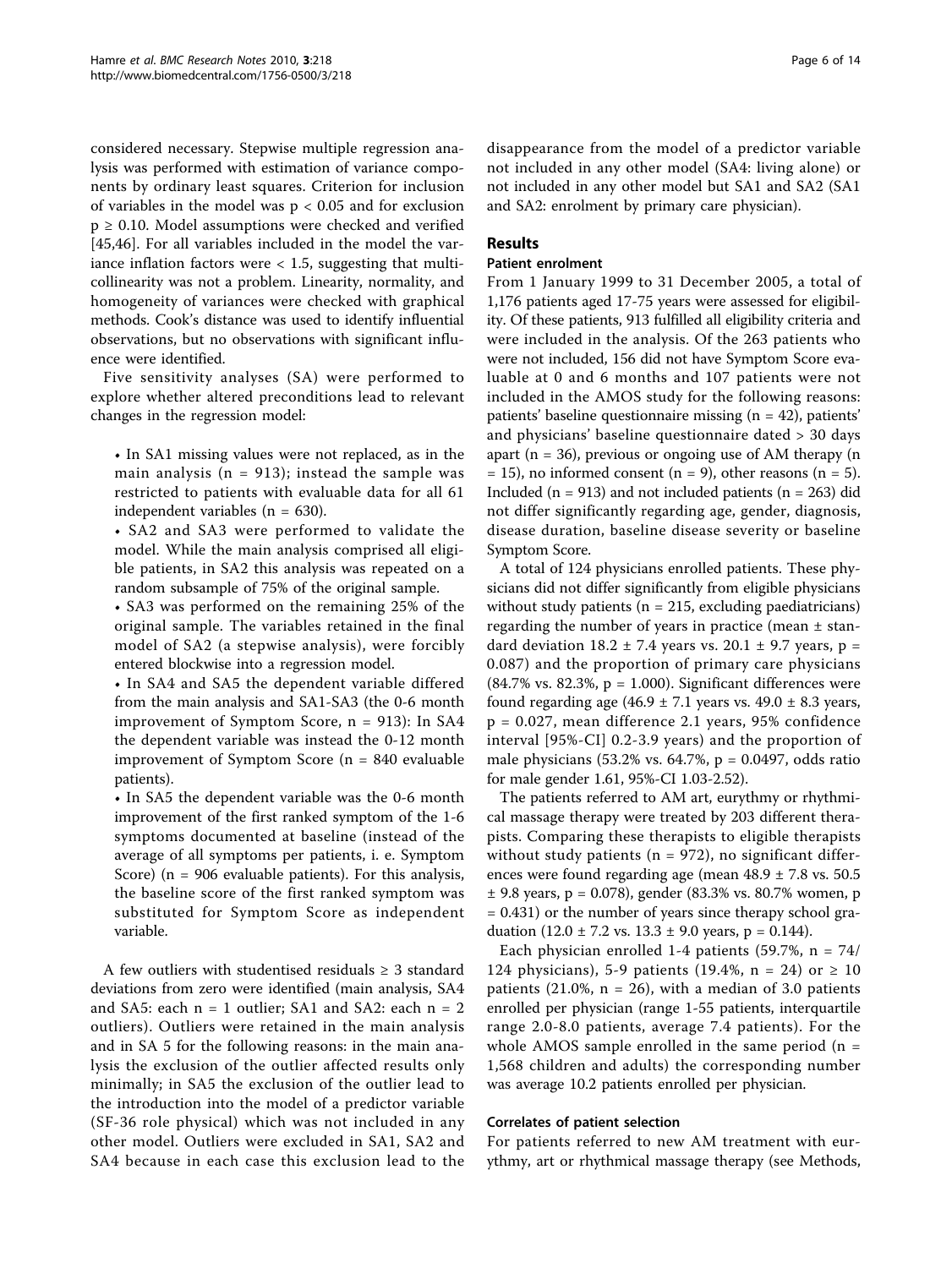inclusion criterion 2B,  $n = 727$  of 913 patients), it was investigated if the degree of patient selection by the physicians correlated with the physicians' therapy goal for the patient at study enrolment or with the Symptom Score 0-6 month difference. The degree of patient selection by the physicians was estimated for the whole AMOS study as follows:

• The patient recruitment into AMOS lasted from 1 July 1998 to 31 December 2005 (a total of 2,741 days). For each physician enrolling patients at least once in this period ( $n = 155$  physicians), the physician's recruitment period was calculated as the number of days between the first and last enrolled patient. For physicians enrolling patients on more than one day  $(n = 130$  physicians) the average recruitment period was 817 days, corresponding to 30.0% of the total recruitment period of 2741 days.

• In a survey of AMOS physicians conducted in November 2001, the physicians retrospectively documented the number of patients they had referred to new AM treatment in the past 12 months (corresponding to inclusion criterion 2B of the present analysis).

• For each physician with available data from this survey and enrolling patients on more than one day  $(n = 66$  physicians), the degree of selection was calculated as the ratio (number of patients enrolled into AMOS and referred to new AM treatment in the physician's recruitment period)/(number of patients referred to new AM treatment according to the survey). The ratio was adjusted to a 12-month period. For the whole AMOS study it was thus estimated that the physicians enrolled 30.7% of the patients they referred to new AM treatment.

Of the 124 physicians enrolling patients into the present sample, 109 physicians enrolled patients referred to new AM treatment ( $n = 727$  patients). Of these 109 physicians, 102 physicians enrolled patients on more than one day (with  $n = 720$  patients referred to AM treatment), and 56 physicians (with  $n = 500$  patients referred to AM treatment) also had available data on the degree of patient selection. For these 500 patients, the degree of patient selection of their physician was analysed for correlations: The degree of patient selection was significantly correlated with the physicians' therapy goal at baseline (Spearman-Rho =  $0.12$ ; p =  $0.008$ ) but not with the Symptom Score 0-6 month difference (Spearman-Rho =  $0.01$ ; p =  $0.744$ ).

## Patient description

The patients were recruited from 15 of 16 German federal states. Age groups were 17-29 years (9.2%, 84 of 913 patients), 30-39 years (26.9%), 40-49 years (34.8%), 50-59 years (15.3%), and 60-75 years (13.7%) with a mean age of 44.4 ± 12.1 years. A total of 81.9% (748/ 913) of the patients were women.

Most frequent main diagnoses were mental disorders (30.4%, 278 of 913 patients) and musculoskeletal diseases (20.1%) (Table [2](#page-4-0)). Further data on demographics, morbidity, and therapies are presented in Tables [1](#page-3-0) and [2.](#page-4-0) Of the 1-6 symptoms documented per patient (see Methods), the first ranked symptom (mean 6.37 points at baseline) had a higher intensity than the remaining five symptoms (range of means 5.43 to 5.96 points, average of means 5.72 points) ( $p < 0.001$ ). Likewise the 0-6 month improvement of the first ranked symptom (average 2.84 points, 95%-CI 2.67-3.02 points) was more pronounced than the improvement of the remaining symptoms (2.17 points, 95%-CI 1.99-2.34 points) (p < 0.001).

Symptom Score averaged  $6.01 \pm 1.77$  points at baseline and improved by average 2.53 points (95%-CI 2.39- 2.68 points,  $p < 0.001$ ,  $n = 913$ ) from 0 to 6 months, by 2.49 points (95%-CI 2.32-2.65 points, p < 0.001, n = 840 evaluable patients) from 0 to 12 months, and by 2.73 points (95%-CI 2.55-2.91 points, p < 0.001, n = 793) from 0 to 24 months.

At 6-month follow-up the physicians documented the highest therapy goal attained (rank ordered scale: see Methods section, with the additional response category "no goal attained"). Compared to the goal formulated by the physician at enrolment, a higher goal was attained in 13.6% of patients ( $n = 104$  of 761 patients with physician follow-up data available), the same goal was attained in  $44.7\%$  (n = 340), and a lower goal or no goal was attained in  $41.7\%$  (n = 317); the Hodges-Lehmann estimate of median difference indicated that a 1.00 point lower goal was attained at follow-up compared to the goal aimed for at baseline (95%-CI 1.00-1.50 points; Wilcoxon signed-rank test:  $p < 0.001$ ).

## Predictors of 0-6 month Symptom Score improvement Variable not included in main analysis

One item of potential interest, 'duration of physicianpatient-relationship' (i. e. how many years has the patient been treated by the study physician) was not included in the main analysis, since this item was only documented in a subset of patients enrolled after 15 May 2002 ( $n = 175$ ). In these patients the duration of the physician-patient-relationship showed only a weak and non-significant correlation with the 0-6 month Symptom Score improvement (Spearman-Rho = -0.05,  $p = 0.524$ .

## Main analysis

Of 61 analysed independent variables, 19 variables showed significant univariate correlations ( $p < 0.05$ )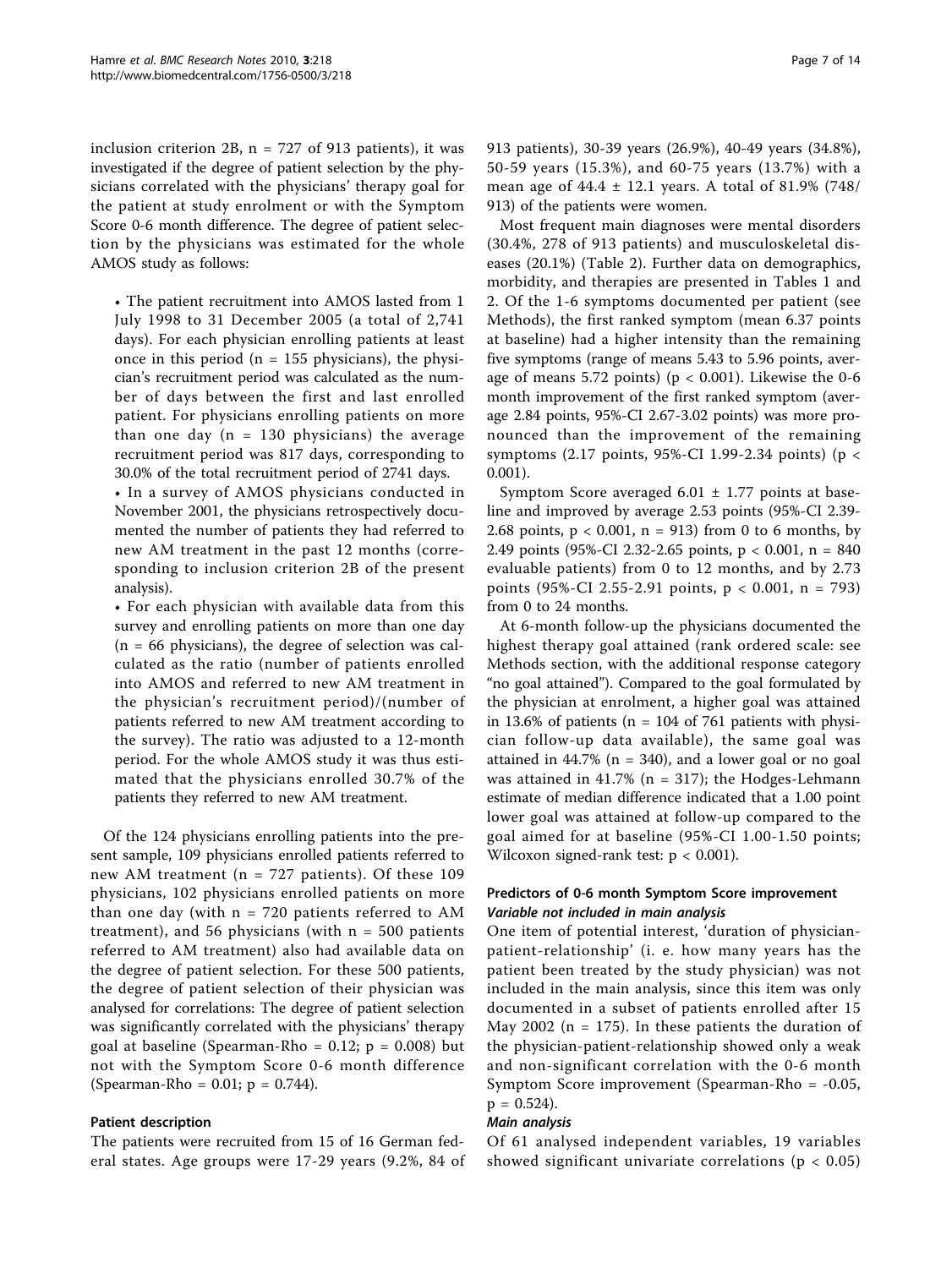with the 0-6 month Symptom Score improvement, but only four of these variables had correlations with Spearman-Rho  $> \pm 0.10$  (baseline Symptom Score:  $r = 0.47$ ; baseline SF-36 Health Change item:  $r = 0.12$ ; disease duration:  $r = -0.11$ ; use of non-AM medications in months 0-6:  $r = -0.11$ ) (Tables [1,](#page-3-0) [2](#page-4-0)).

Stepwise multiple linear regression analysis yielded a significant model (F =  $49,397$ ; p < 0.001) which accounted for 32% of the variance (Tables 3) and included nine predictor variables. The strongest predictor was baseline Symptom Score, which alone accounted for 25% of the variance. The regression coefficients of the model (Tables 3, [4](#page-8-0)) can be clinically interpreted as follows (each interpretation presupposes that all other variables in the model are kept constant):

1. Symptom Score at baseline: For each 1.00 point increase in baseline Symptom Score (increase means worse symptoms) the 0-6 month Symptom Score improvement will increase by average 0.74 points (95%-CI 0.66-0.81).

2. SF-36 Physical Function at baseline:For each 1 point increase in the baseline SF-36 Physical Function Scale (increase means better physical function) the improvement will increase by average 0.01 points. E. g. in patients with an increase of 20 points (approximately one-half standard deviation of this scale) the Symptom Score improvement will increase by 0.20 points.

3. Education level: Patients with high education level will have average 0.31 points (95%-CI 0.14-0.49) larger improvement than patients with intermediate education level, and these will have 0.31 points larger improvement than patients with low education level.

4. SF-36 General Health at baseline: For each 1 point decrease in the baseline SF-36 General Health item (decrease means better general health) the improvement will increase by average 0.29 points (95%-CI 0.11-0.47).

5. Main diagnosis J00-J99 Respiratory System: Patients with this diagnosis will have average 0.77 points (95%-CI 0.29-1.25) more improvement than all other patients.

6. Disease duration: For each year of disease duration prior to study enrolment, the improvement will decrease by 0.02 points (95%-CI 0.01-0.03).

7. Main diagnosis N00-N99 Genitourinary System: Patients with this diagnosis will have average 0.63 points (95%-CI 0.16-1.10) less improvement than all other patients.

8. Physiotherapy in the pre-study year: For each physiotherapy session in the pre-study year the improvement will decrease by average 0.01 points (95%-CI 0.00-0.02). E. g. patients with 12 physiotherapy sessions will have 0.12 points less improvement than patients without physiotherapy.

9. Physicians' therapy goal at baseline: For each higher step on the rank-ordered scale of therapy goals (see Methods for details) the improvement will increase by 0.12 points (95%-CI 0.02-0.22).

## Sensitivity analyses

Five sensitivity analyses (SA) were performed (see Methods for details). All SA yielded significant models with 7-11 independent variables, together accounting for 31%-33% of the variance (Tables [4](#page-8-0) and [5](#page-8-0)). Of the nine variables in the main model, three variables remained significant predictors in all five SA (baseline Symptom Score [in SA5: first ranked symptom at baseline], baseline SF-36 Physical Function, baseline SF-36 General Health), two variables remained significant predictors in four SA (education level, physician's therapy goal at baseline: SA1+2+4+5), and one variable remained a significant predictor in three SA (respiratory disorders:

Table 3 Predictors of 0-6 month Symptom Score improvement: results of stepwise multiple regression analysis

| Variable                                                                                          | R    | Adjusted<br>$R^2$ | B       | Standard error of<br>В | <b>Beta</b> | t-<br>value | <b>P-</b><br>value |
|---------------------------------------------------------------------------------------------------|------|-------------------|---------|------------------------|-------------|-------------|--------------------|
| Intercept                                                                                         |      |                   | $-1.87$ | 0.69                   |             | $-2.73$     | 0.007              |
| 1. Symptom Score at baseline (1-10)                                                               | 0.50 | 0.25              | 0.74    | 0.04                   | 0.58        | 20.16       | < 0.001            |
| 2. SF-36 Physical Function Scale at baseline (0-100)                                              | 0.53 | 0.28              | 0.01    | 0.00                   | 0.11        | 3.36        | 0.001              |
| 3. Education level (1 = low, 2 = intermediate, 3 = high)                                          | 0.54 | 0.29              | 0.31    | 0.09                   | 0.10        | 3.46        | 0.001              |
| 4. SF-36 General Health Item at baseline (1-5)                                                    | 0.55 | 0.30              | $-0.29$ | 0.09                   | $-0.10$     | $-3.17$     | 0.002              |
| 5. Main diagnosis J00-J99 Respiratory system (0: no, 1: yes)                                      | 0.56 | 0.31              | 0.77    | 0.24                   | 0.09        | 3.14        | 0.002              |
| 6. Disease duration (years)                                                                       | 0.56 | 0.31              | $-0.02$ | 0.01                   | $-0.08$     | $-2.70$     | 0.007              |
| 7. Main diagnosis N00-N99 Genitourinary system (0: no, 1: yes)                                    | 0.57 | 0.32              | $-0.63$ | 0.24                   | $-0.07$     | $-2.65$     | 0.008              |
| 8. Physiotherapy in pre-study year (sessions)                                                     | 0.57 | 0.32              | $-0.01$ | 0.00                   | $-0.07$     | $-2.54$     | 0.011              |
| 9. Physician's therapy goal at baseline ( $6 = \text{cured}$ , 1 = retardation of<br>progression) | 0.57 | 0.32              | 0.12    | 0.05                   | 0.06        | 2.26        | 0.024              |

R: Multiple correlation coefficient. Adjusted R<sup>2</sup>: Adjusted coefficient of multiple determination. B: Regression coefficient. Beta: Standardised regression coefficient.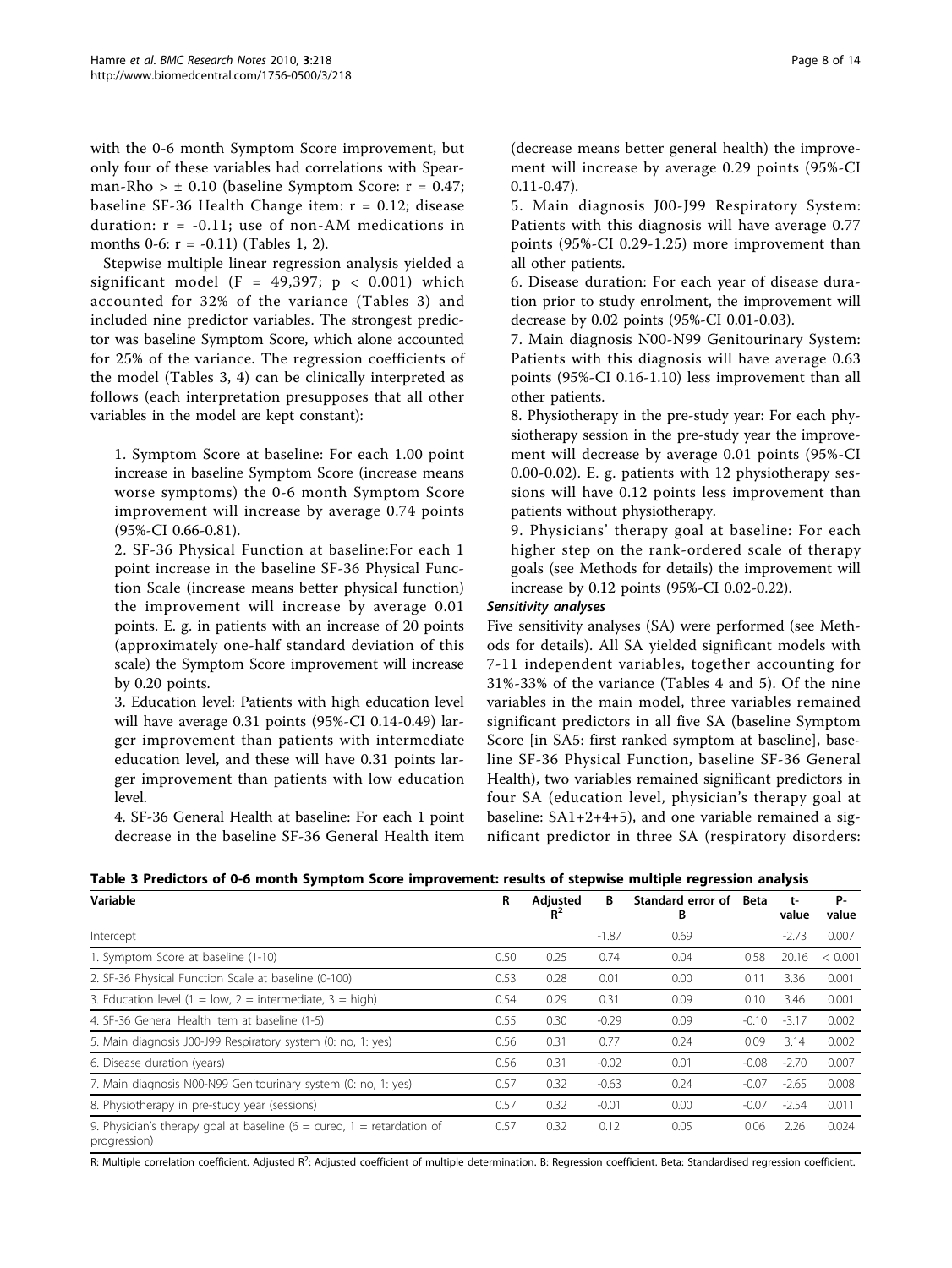| Variable                                                | <b>Main</b><br>analysis            | SA1: Evaluable<br>data for all<br>variables | SA2: 75%<br>subsample             | SA3: Remaining 25%,<br>variables from SA2 | SA4: 0-12<br>month<br>improvement | <b>SA5: Dependent</b><br>variable First<br>Symptom |
|---------------------------------------------------------|------------------------------------|---------------------------------------------|-----------------------------------|-------------------------------------------|-----------------------------------|----------------------------------------------------|
| 1. Symptom Score at baseline<br>$(0-10)*$               | 0.74(0.66)<br>to 0.81)             | 0.75 (0.66 to 0.83)                         | 0.73(0.65)<br>to 0.81)            | 0.74 (0.59 to 0.90)                       | 0.75 (0.67 to 0.83)               | 0.72 (0.64 to 0.79)                                |
| 2. SF-36 Physical Function<br>Scale at baseline (0-100) | 0.01(0.004)<br>to 0.02)            | 0.01 (0.01 to 0.02)                         | 0.01(0.003)<br>to 0.02)           | 0.01 (0.002 to 0.03)                      | 0.01 (0.002 to<br>0.02)           | 0.01 (0.0003 to 0.02)                              |
| 3. Education level (1-3)                                | 0.31(0.14)<br>to 0.49)             | 0.32 (0.10 to 0.54)                         | 0.35(0.15)<br>to 0.56)            | $0.31$ (-0.06 to 0.69)                    | 0.30 (0.11 to 0.50)               | 0.44 (0.22 to 0.66)                                |
| 4. SF-36 General Health Item<br>at enrolment (1-5)      | $-0.29$ $(-0.47)$<br>to -0.11      | $-0.26$ ( $-0.48$ to $-0.05$ )              | $-0.23$ $(-0.43)$<br>to $-0.03$ ) | $-0.63$ ( $-1.03$ to $-0.23$ )            | $-0.24$ $(-0.44$ to<br>$-0.05$ )  | $-0.23$ ( $-0.44$ to $-0.01$ )                     |
| 5. Main diagnosis J00-J99<br>Respiratory system**       | 0.77(0.29)<br>to 1.25)             | 0.68 (0.13 to 1.23)                         | 0.76(0.24)<br>to 1.27)            | 0.65 (-0.46 to 1.77)                      |                                   | 0.67 (0.10 to 1.25)                                |
| 6. Disease duration (years)                             | $-0.02$ $(-0.03)$<br>to $-0.01$ )  | $-0.02$ $(-0.03$ to<br>$-0.0005$ )          |                                   |                                           | $-0.02$ $(-0.03$ to<br>$-0.002$ ) |                                                    |
| 7. Main diagnosis N00-N99<br>Genitourinary system**     | $-0.63$ $(-1.10)$<br>to $-0.16$ )  | $-0.62$ ( $-1.18$ to $-0.07$ )              |                                   |                                           |                                   | $-0.72$ ( $-1.28$ to $-0.16$ )                     |
| 8. Physiotherapy in pre-study<br>year (sessions)        | $-0.01$ $(-0.02)$<br>to $-0.002$ ) |                                             |                                   |                                           | $-0.01$ $(-0.02$ to<br>$-0.01$ )  | $-0.01$ $(-0.02$ to $-0.004)$                      |
| 9. Physician's therapy goal at<br>baseline (1-6)        | 0.12(0.02)<br>to 0.22)             | 0.18 (0.06 to 0.30)                         | 0.17(0.06)<br>to 0.28)            | 0.01 (-0.22 to 0.23)                      | $0.18$ (0.07 to 0.29)             | $0.27$ (0.15 to 0.40)                              |
| 10. Psychotherapy in pre-<br>study year (sessions)      |                                    | $-0.01$ $(-0.02$ to<br>$-0.004$ )           |                                   |                                           |                                   |                                                    |
| 11. Wage earner**                                       |                                    |                                             | 0.90(0.18)<br>to $1.62$ )         | $-0.66$ ( $-2.28$ to 0.97)                |                                   | 1.04 (0.24 to 1.84)                                |
| 12. Non-AM medications in<br>month 0-6 (patient-months) |                                    |                                             |                                   |                                           | $-0.03$ $(-0.05$ to<br>$-0.01$ )  | $-0.02$ ( $-0.04$ to $-0.002$ )                    |
| 13. Main diagnosis C00-D48<br>Neoplasms**               |                                    |                                             |                                   |                                           |                                   | 0.70 (0.08 to 1.32)                                |

<span id="page-8-0"></span>Table 4 Sensitivity analyses (SA): Regression coefficients with 95% confidence intervals

\*SA5: First ranked symptom at enrolment. \*\*: 0: no, 1: yes. —: Variable not included in the model.

SA1+2+5). Seven of the nine variables in the main model (not the two diagnoses) also predicted Symptom Score improvement after 12 months (SA4), and eight variables (not disease duration at baseline) also predicted the improvement of the first ranked baseline symptom after 6 months (SA5).

Among the SA using the improvement of Symptom Score as dependent variable (SA1-4), all had baseline Symptom Score as first ranked variable in the model (not applicable for SA3, where all variables were included blockwise), this variable alone accounting for 23%-27% of the variance. The regression coefficient for baseline Symptom Score (main analysis: 0.74 point more improvement per 1.00 point increase in baseline Symptom Score) showed very little variation in SA1-4 (range 0.72-0.75 points). In SA5 the first ranked symptom had been substituted for Symptom Score as independent (baseline score) and dependent variable (0-6 month change); results were very similar to the other analyses, with the first symptom being first ranked variable in the model, accounting for 23% of the variance, and with a similar regression coefficient of 0.72.

|  | Table 5 Sensitivity analyses (SA): Summary of models |  |  |  |  |  |
|--|------------------------------------------------------|--|--|--|--|--|
|--|------------------------------------------------------|--|--|--|--|--|

| <b>Analysis</b>                                     | N patients | Included variables        | Adjusted $R^2$<br>1 <sup>st</sup> variable | Adjusted $R^2$<br><b>Full model</b> | <b>ANOVA</b><br>P-Value |
|-----------------------------------------------------|------------|---------------------------|--------------------------------------------|-------------------------------------|-------------------------|
| Main analysis                                       | 913        | 1,2,3,4,5,6,7,8,9         | 0.25                                       | 0.32                                | < 0.001                 |
| SA1: Patients with evaluable data for all variables | 630        | 1,2,9,3,10,4,5,7,6        | 0.24                                       | 0.33                                | < 0.001                 |
| SA2: 75% random subsample                           | 698        | 1,2,5,3,9,11,4            | 0.27                                       | 0.33                                | < 0.001                 |
| SA3: Remaining 25%, variables from SA2 model        | 213        | $1+2+5+3+9+11+4$          | Not applicable                             | 0.32                                | < 0.001                 |
| SA4: Dependent variable Symptom Score 0-12 months   | 839        | ,2,12,8,9,3,4,6           | 0.23                                       | 0.33                                | < 0.001                 |
| SA5: Dependent variable First Symptom 0-6 months    | 906        | 1*,2,9,3,8,7,11,4,5,13,12 | $0.23*$                                    | 0.31                                | < 0.001                 |

Included variables: Variable numbers from Table 4. \*: Variable 1 = First ranked symptom at enrolment. Adjusted R<sup>2</sup>: Adjusted coefficient of multiple determination. ANOVA p-value: Analysis of variance with significance test for total model.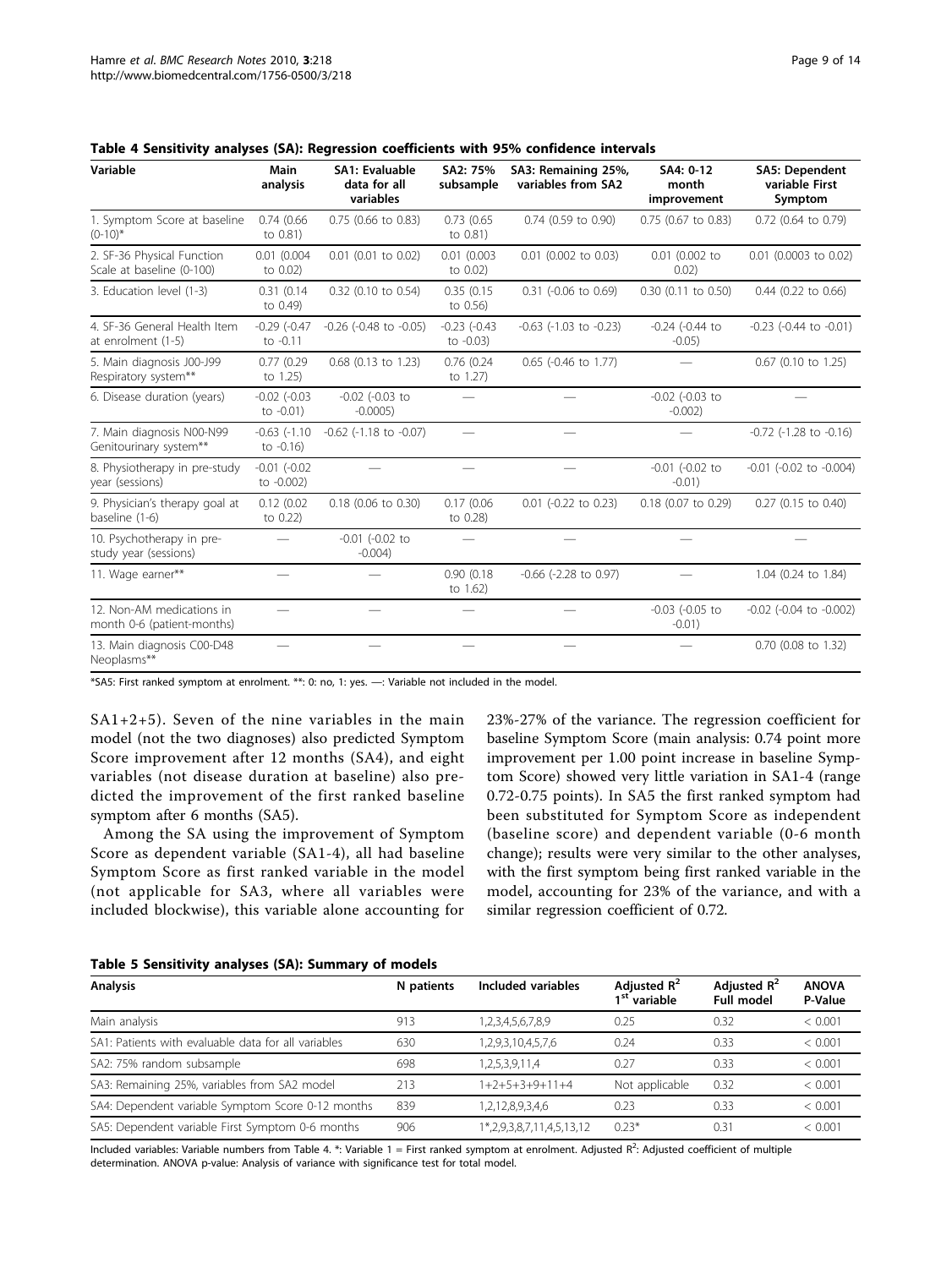All SA had baseline SF-36 Physical Function as second ranked variable (again not applicable for SA3) with a regression coefficient of 0.01 in all analyses.

The regression coefficients for the other predictor which was significant in all SA (baseline SF-36 General Health) also varied relatively little in SA1+2 and SA4+5 but showed more variation in SA3 (Table [4\)](#page-8-0).

In all SA one variable (SA1-4) or three independent variables (SA5) which had not been included in the main model were now included, altogether four new independent variables (Table [4](#page-8-0)):

• In SA1 psychotherapy in the pre-study year was a negative predictor.

• In SA2 and SA5 the variable 'wage earner' was a positive predictor. However, in SA3 this prediction was reversed and no longer significant.

• In SA4 and SA5 the use of non-AM medications in months 0-6 was a negative predictor.

• In SA5 a main diagnosis of neoplasms was a positive predictor.

• If outliers were retained in SA1 and SA 2 (see Methods for details) enrolment by primary care physician was a positive predictor in these two SA. Results (not shown elsewhere) indicate that patients enrolled in primary care will have 0.40 point more improvement than patients enrolled in specialist practice or outpatient clinics.

## **Discussion**

#### Major findings

This is the first multivariate predictor analysis of longterm outcome following AM treatment for chronic noncancer indications in adults. In 913 adult outpatients in Germany, improvement after 6 and 12 months was positively predicted by higher baseline symptom severity, better physical function, better general health, and (in most analyses) higher education level and a higher therapy goal at baseline. The remaining variables were not significant predictors or were not retained when repeating the analysis on random subsamples of the original sample. Baseline symptom severity was the strongest predictor, accounting for 25% of the variance (total model 32%).

## Strengths and limitations

Strengths of this analysis include a large sample size, validation of the main model in subsamples, and a high representativeness due to the participation of 22% of eligible AM physicians and therapists in Germany. The participating AM physicians and therapists resembled eligible but not participating physicians and therapists with respect to demographic characteristics, and the included patients resembled not included patients

regarding baseline characteristics [[20](#page-12-0)]. These features suggest that the study mirrors contemporary AM use in outpatient settings to a high degree. The analysis also comprised a detailed assessment of socio-demographics, disease status, co-morbidity, disability, depression, AM therapies, adjunctive therapies, and therapist factors. Other factors of potential interest, such as psychosomatic [[22](#page-12-0)] or autonomic [[47](#page-13-0)] self-regulation, patient expectations [\[48,49\]](#page-13-0), and perceived quality of the physician-patient relationship and therapist-patient relationship could not be assessed, as they were not documented in the study.

Since the study had a long recruitment period, the study physicians were not able to screen and enrol all eligible patients (criteria: see Methods section). For patients referred to new AM therapies, it was estimated that physicians enrolled 31% of eligible patient into AMOS. This selection could bias results if physicians were able to predict therapy response and if they preferentially screened and enrolled such patients for whom they expected a particularly favourable outcome. The available data suggest that the physicians may to some degree have selected patients with an expected positive outcome: the degree of patient selection (= the proportion of eligible vs. enrolled patients) showed a significant albeit weak correlation (Spearman-Rho 0.12) with physicians' therapy goal at baseline. However, the physicians' ability to predict future outcomes was far from perfect: their therapy goals were not attained in 42% of patients, and therapy goals at baseline showed only a weak correlation with the Symptom Score improvement at 6 month follow-up (Spearman-Rho 0.07). Moreover, the degree of patient selection in itself was not correlated with the Symptom Score improvement. Thus, if any patient selection on account of expected therapy response did occur, the analysed data do not suggest that such a selection affected clinical outcomes. Notably, our analysis of patient selection has several limitations: it did not include patients starting AM medical therapy (inclusion criterion 2A, see Methods: 20% of the present sample); the analysis was based on a retrospective documentation of the number of eligible patients; and, because of non-response and other reasons, 31% of patients referred to new AM therapy had no available data on the degree of selection. We cannot, therefore, exclude an effect of patient selection on the predictions found in the present analysis.

The target of the present predictor analysis was prepost improvement after 6 and 12 months in patients receiving AM therapy for chronic disease. Long-term improvement is a useful outcome measure in rehabilitation research, but pre-post improvement may of course have other causes apart from the therapy. Since the present analysis was based on data from a single-arm study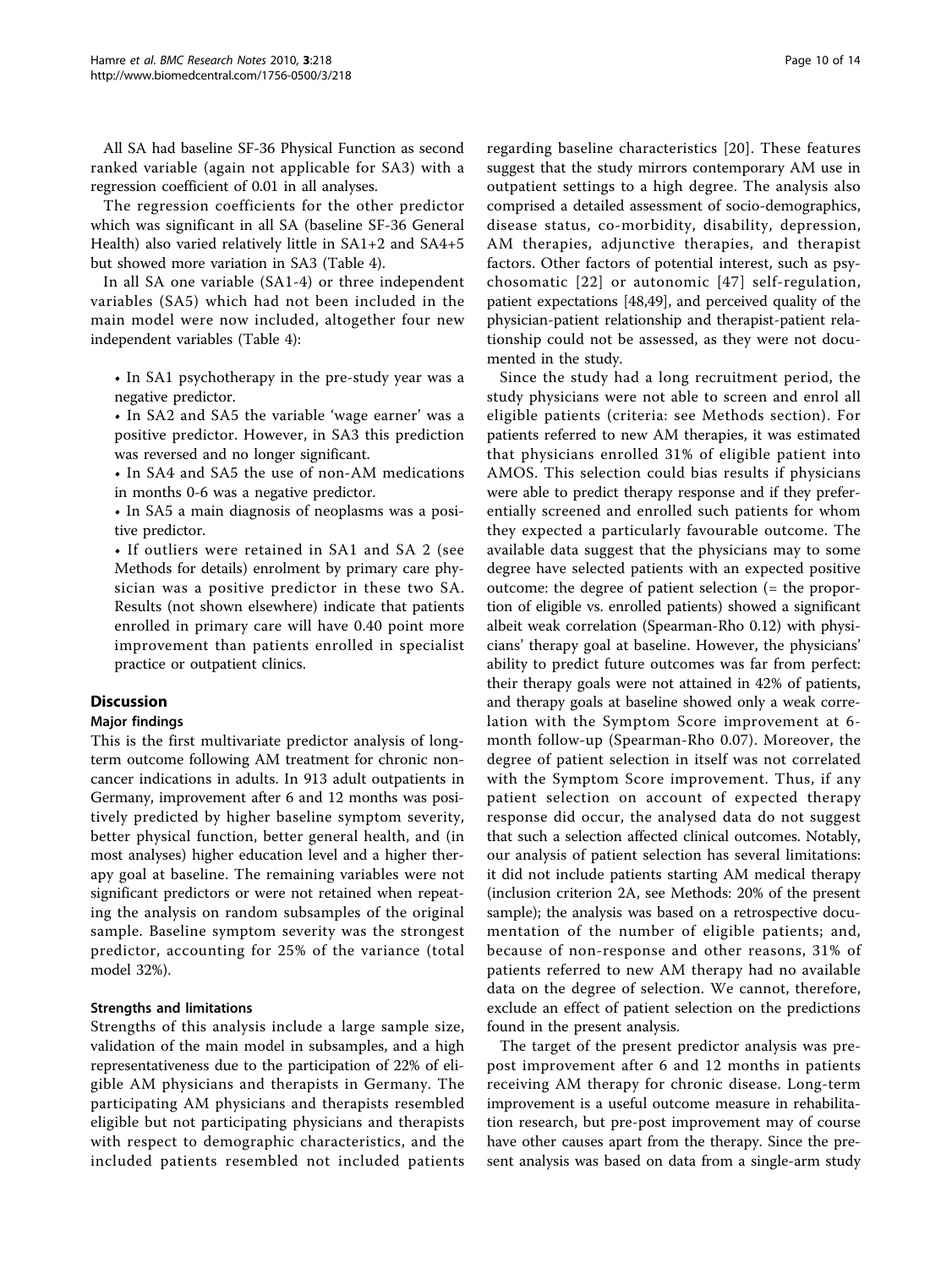of AM therapy, the impact of such causes could not be estimated through direct comparison to a control group.

The independent variable used in the main analysis of this paper, Symptom Score, is a compound score of the 1-6 most relevant symptoms in each patient, measured on 0-10 point numerical rating scales. Numerical rating scales are valid, reliable and responsive measures of pain [[41](#page-12-0)], and 0-10 point numerical rating scales have been extensively used to measure other symptoms than pain [[50](#page-13-0)-[53](#page-13-0)] as well as global disease severity [[54](#page-13-0)]. In addition, compound scores, based on several 0-10 point numerical rating scales, have been constructed to measure individualised quality of life [\[55\]](#page-13-0). The compound Symptom Score used in this study has not been validated. However, when Symptom Score was substituted with the single most important baseline symptom in each patient, measured on a single numerical rating scale (SA5), results were very similar to the main analysis.

Our regression models are of course, like all statistical models, imperfect representations of reality [\[56](#page-13-0)]; they do not prove causality, and residual confounding cannot be ruled out. A limitation of stepwise multiple linear regression analyses on a large dataset using a large number of independent variables is the possibility of chance findings from modelling random variations [[57\]](#page-13-0). Another limitation of the present analysis is that it was not pre-specified in the original protocol. Altogether, this secondary predictor analysis of data from a pre-post study does not allow for causal conclusions; the results are hypothesis generating and need verification in subsequent studies.

#### Interpretation, comparison to other studies

The strongest outcome predictor in this analysis was baseline symptoms. The more outspoken improvement among patients with worse baseline symptoms can have several causes, such as more room for improvement and more regression to the mean with higher score values, the hello-goodbye effect, and a higher patient motivation with therapies working better at higher symptom levels [[39,](#page-12-0)[58](#page-13-0)]. Physical function as well as general health at baseline predicted future improvement in the opposite direction than baseline symptoms (i. e. better physical function and better general health predicted more improvement while lower symptom intensity predicted less improvement). These findings are plausible, since AM aims to mobilise self-healing capacities [[9,10](#page-12-0)] and since patients with better physical fitness and/or general health may have more such capacities than patients with poor fitness and health, independently of symptom severity. Good general health and fitness might thus enhance natural as well as therapy-induced recovery.

A higher education level was a significant positive predictor of improvement in the main analysis and in four out of five sensitivity analyses. Well educated patients may have more motivation or capacity to engage in artistic (eurythmy exercises, art therapy) and self-reflective therapy forms (AM consultations). However, the 150 patients with low education levels in this analysis also had a significant and clinically relevant improvement of average 2.05 points.

The physicians' therapy goal for the patients at baseline was also a significant positive outcome predictor in five out of six analyses. Therapy goals may reflect physicians' prognostic assessment of patients' future therapy response, as discussed above. In this respect, physicians' observation of patients may yield prognostic information in addition to the information provided by the other predictors in our analysis. In addition, higher therapy goals may reflect the physicians' healing intentions [\[8,9](#page-12-0)] and a general therapeutic optimism.

The patients in this analysis were treated for a range of diagnoses. Among the ten most common diagnosis groups the only clearly significant outcome difference was a more outspoken 0-6 month improvement in patients with respiratory disorders ( $n = 66$  patients, thereof 36 patients with asthma). Notably, a respiratory disorder was no significant predictor of improvement in the 25% subsample (SA3) and after 12 months (SA4). On the other hand, the point estimate for the regression coefficient in SA3 (0.65 points more improvement in patients with respiratory disorder than in other patients) was similar to the estimates in the main analysis and SA1-2 (range 0.67-0.77). When comparing different diagnoses one should take into account that symptom improvement, although documented uniformly with Symptom Score in all patients, may still have different meanings in different diagnosis groups. Predictor analyses restricted to individual diagnosis groups might of course yield results differing from the present analysis.

Negative predictions were found for increasing disease duration, genitourinary disorders, and physiotherapy in the pre-study year. These predictions should be interpreted with considerable reserve, since each of them was only reproduced in two out of five sensitivity analyses. The negative prediction by physiotherapy was contrary to our a-priori assumptions and may suggest that physiotherapy is an independent marker of chronicity and therapy refractoriness, rather than being harmful in itself. Other variables (psychotherapy in pre-study year, non-AM medication use in month 0-6, wage earner, neoplasm as main diagnosis) were only significant predictors in 1-2 sensitivity analysis and not in the main analysis and should therefore be interpreted with extreme caution.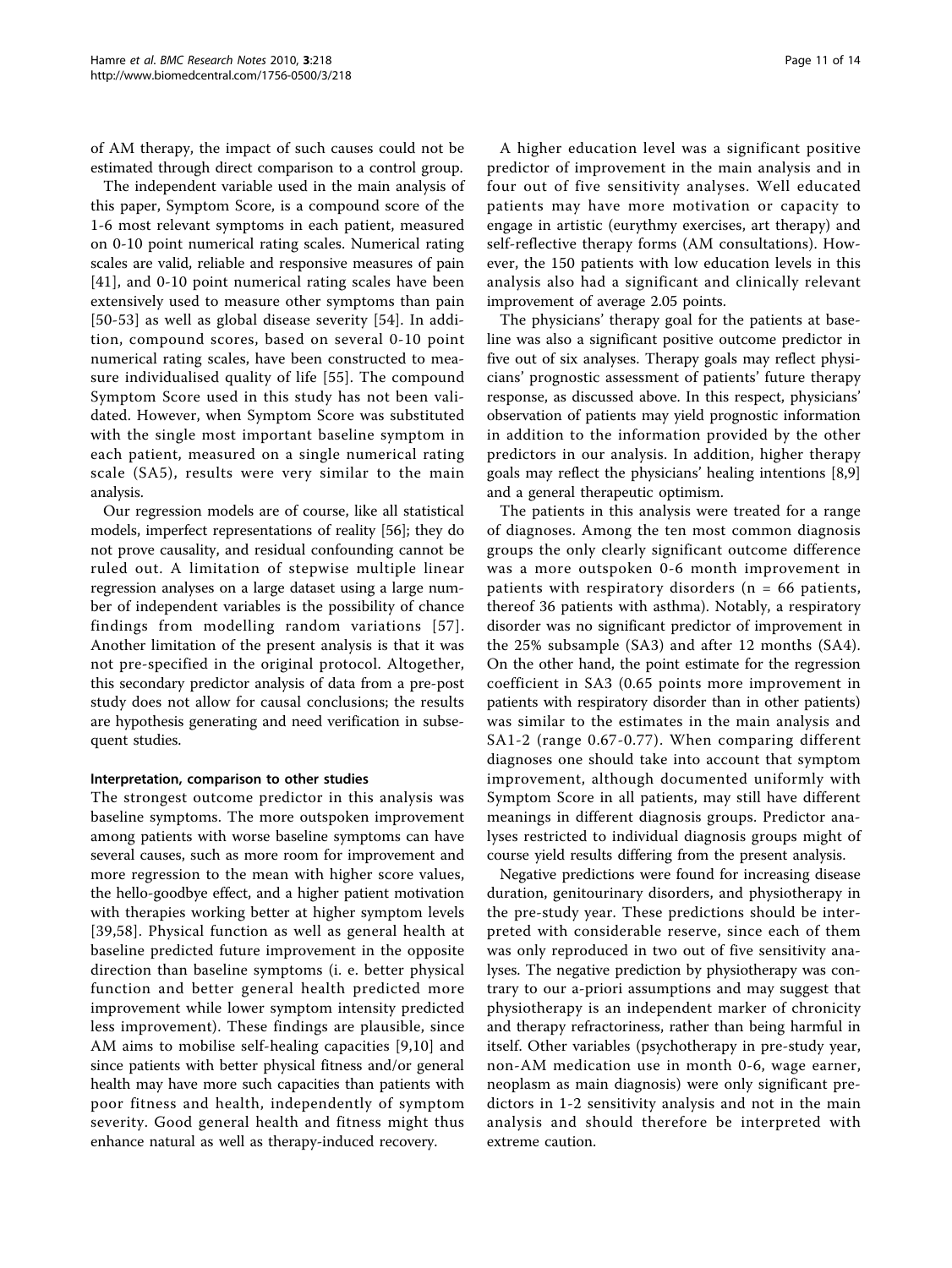Apart from the AMOS study, two other studies have investigated associations between patient characteristics and outcome of comprehensive AM treatment for chronic disease in adults [\[24,](#page-12-0)[59\]](#page-13-0): In a study of inpatient AM treatment for patients with advanced epithelial cancer, improvements in quality of life were found among patients with good and bad performance status, respectively, but the two groups showed improvements in different quality of life domains [[24](#page-12-0)]. In a Swiss study of adult primary care patients starting AM treatment for various disorders (thereof 53% with disease duration > 3 months), patient satisfaction and perceived benefit at four-week follow-up were independent of age and gender [\[59\]](#page-13-0). The latter finding was confirmed in our analysis of a German predominantly primary care sample. The predictions of improvement by higher baseline symptoms and shorter disease duration in this analysis of adult AMOS patients were also found in a corresponding predictor analysis of children in the AMOS study [[27\]](#page-12-0). These two multivariate analysis also confirm previous univariate analyses from the AMOS study, showing similar improvement among different AM therapy modality groups [\[20,34](#page-12-0)-[37](#page-12-0)]. This finding may be due to a predominant effect common to all AM therapy modalities. The opposite is also possible; different therapy modalities may have specific effects and still work comparably well for the respective patient groups.

Some of the significant outcome predictors in this analysis of AM treatment have also been identified as significant predictors of outcome following other complementary therapies for chronic conditions: baseline symptom intensity [\[48](#page-13-0),[60-63\]](#page-13-0), disease duration [[62\]](#page-13-0), education [[60,61](#page-13-0)], and baseline SF-36 scores [\[48,60,61](#page-13-0)]. However, education was not a significant outcome predictor in other studies of complementary therapies [\[49,64](#page-13-0)].

Regarding the SF-36 Health Survey, we analysed all eight SF-36 scales, the two SF-36 summary scores, and two further SF-36 items as independent variables, whereby the Physical Function scale and the General Health item were significant predictors. Several outcome prediction analyses of other complementary therapies have included one or both SF-36 summary scores but none of the remaining SF-36 scales or items as independent variables [[48,60,61](#page-13-0)]. In these analyses, baseline SF-36 Physical Component Summary score [[48,60,61](#page-13-0)] and baseline SF-36 Mental component summary score [[60,61\]](#page-13-0) were significant positive predictors of intermediate outcomes (discharge from inpatient rehabilitation [[48](#page-13-0)] and three-month follow up [\[60,61](#page-13-0)], respectively). When the present analysis was repeated, retaining the two SF-36 summary scores but excluding the remaining SF-36 scales and SF-36 items from the independent variables, both the SF-36 Physical and Mental Component Summary scores emerged as significant positive predictors for the 0-6 month Symptom Score improvement.

Some studies of other complementary therapies have identified further outcome predictors which were not significant predictors in the present study: age  $[60,61,64]$  $[60,61,64]$  $[60,61,64]$  $[60,61,64]$ , gender  $[60,61]$  $[60,61]$  $[60,61]$ , and the number of therapy sessions [[48\]](#page-13-0). However, in other studies of complementary therapies, age [\[49](#page-13-0)] and gender [[49,64\]](#page-13-0) were not significant predictors, like in the present study.

#### Conclusions

This is the first multivariate predictor analysis of longterm outcome following AM treatment for chronic noncancer indications in adult outpatients. Symptom improvement after 6 and 12 months was positively predicted by higher baseline symptom severity, better physical function, better general health, and in most analyses a higher education level and a higher therapy goal at baseline. A number of other variables were not associated with the outcome. This secondary predictor analysis of data from a pre-post study does not allow for causal conclusions; the results are hypothesis generating and need verification in subsequent studies.

#### List of abbreviations

±: standard deviation; 95%-CI: 95% confidence interval; AM: Anthroposophic medicine; AMOS: Anthroposophic Medicine Outcomes Study; SA: Sensitivity analysis.

#### Competing interests

Within the last five years HJH and GSK have received restricted research grants from the pharmaceutical companies Wala and Weleda, who produce AM medications. Otherwise all authors declare that they have no competing interests.

#### Authors' contributions

HJH, CMW, GSK, SNW, and HK contributed to study design. HJH, AG, and HK contributed to data collection. HJH, and HK wrote the analysis plan, HJH and AG analysed data. HJH was principal author of the paper, had full access to all data, and is guarantor. All authors contributed to manuscript drafting and revision and approved the final manuscript.

#### Acknowledgements

This study was funded by the Software-AG Stiftung and the Innungskrankenkasse Hamburg, with supplementary grants from the Christophorus-Stiftungsfonds in der GLS Treuhand e.V., the Mahle Stiftung, Wala Heilmittel GmbH and Weleda AG. The sponsors had no influence on design and conduct of the study; collection, management, analysis or interpretation of the data; or preparation, review or approval of the manuscript. We thank Wilfried Tröger for helpful discussions. Our special thanks go to the study physicians, therapists, and patients for participating.

#### Author details

<sup>1</sup>Institute for Applied Epistemology and Medical Methodology, Zechenweg 6, 79111 Freiburg, Germany. <sup>2</sup>Institute of Social Medicine, Epidemiology, and Health Economics, Charité University Medical Center, 10098 Berlin, Germany.

Received: 28 June 2010 Accepted: 3 August 2010 Published: 3 August 2010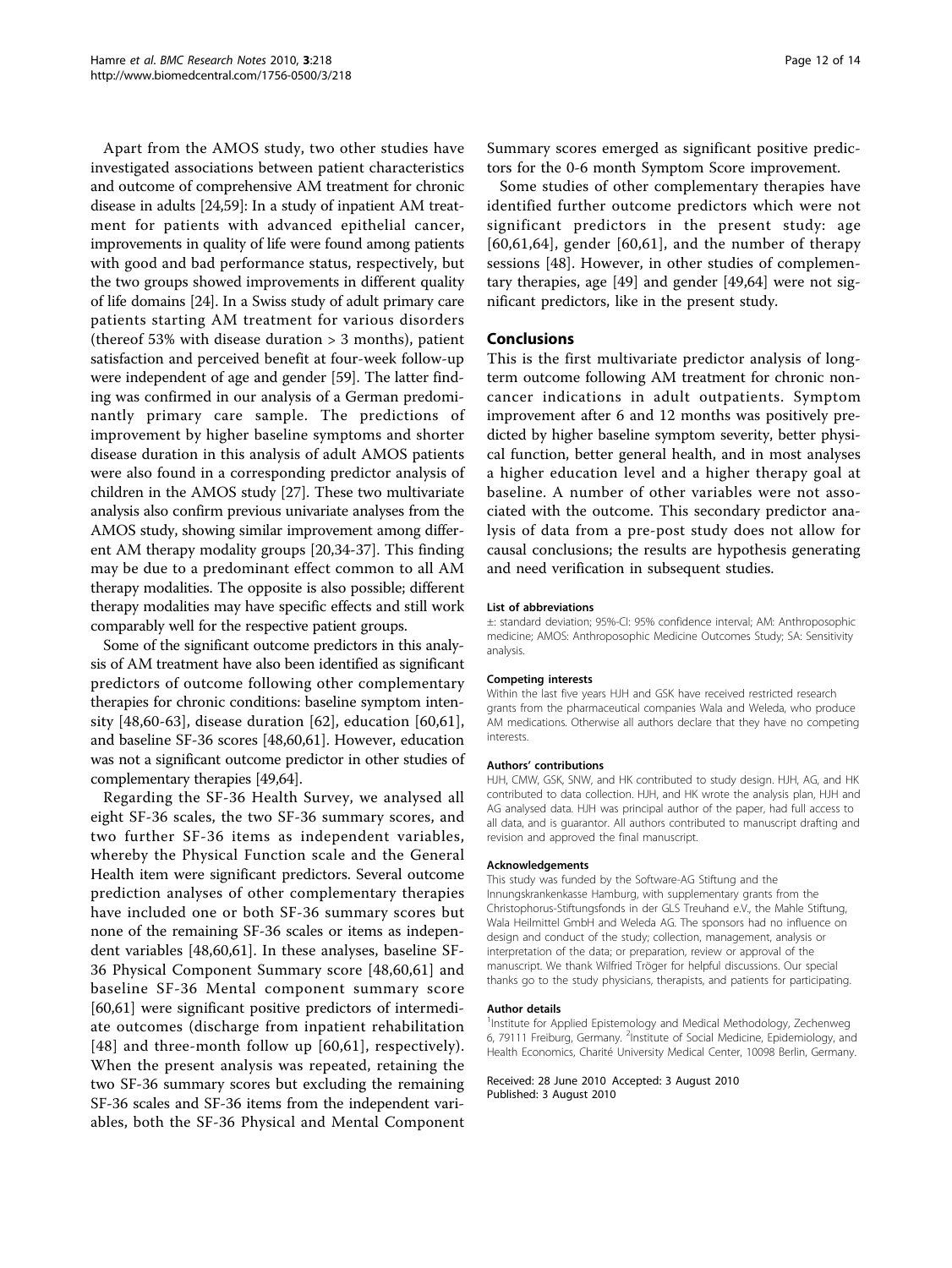#### <span id="page-12-0"></span>References

- 1. Dowrick C, Dixon-Woods M, Holman H, Weinman J: [What is chronic](http://www.ncbi.nlm.nih.gov/pubmed/17136923?dopt=Abstract) [illness?](http://www.ncbi.nlm.nih.gov/pubmed/17136923?dopt=Abstract) Chronic Illness 2005, 1:1-6.
- Wagner EH, Groves T: [Care for chronic diseases.](http://www.ncbi.nlm.nih.gov/pubmed/12399321?dopt=Abstract) BMJ 2002, 325:913-914.
- 3. Weingarten SR, Henning JM, Badamgarav E, Knight K, Hasselblad V, Gano A Jr, et al: [Interventions used in disease management programmes for](http://www.ncbi.nlm.nih.gov/pubmed/12399340?dopt=Abstract) [patients with chronic illness-which ones work? Meta-analysis of](http://www.ncbi.nlm.nih.gov/pubmed/12399340?dopt=Abstract) [published reports.](http://www.ncbi.nlm.nih.gov/pubmed/12399340?dopt=Abstract) BMJ 2002, 325:925.
- Newman S, Steed L, Mulligan K: [Self-management interventions for](http://www.ncbi.nlm.nih.gov/pubmed/15500899?dopt=Abstract) [chronic illness.](http://www.ncbi.nlm.nih.gov/pubmed/15500899?dopt=Abstract) Lancet 2004, 364:1523-1537.
- 5. Eisenberg DM, Davis RB, Ettner SL, Appel S, Wilkey S, Van Rompay M, et al: [Trends in alternative medicine use in the United States, 1990-1997:](http://www.ncbi.nlm.nih.gov/pubmed/9820257?dopt=Abstract) [results of a follow-up national survey.](http://www.ncbi.nlm.nih.gov/pubmed/9820257?dopt=Abstract) JAMA 1998, 280:1569-1575.
- 6. Al Windi A: [Determinants of complementary alternative medicine \(CAM\)](http://www.ncbi.nlm.nih.gov/pubmed/15561519?dopt=Abstract) [use.](http://www.ncbi.nlm.nih.gov/pubmed/15561519?dopt=Abstract) Complement Ther Med 2004, 12:99-111.
- 7. Steiner R, Wegman I: Extending practical medicine. Fundamental principles based on the science of the spirit. [GA 27] [First published 1925] Bristol: Rudolf Steiner Press 2000.
- 8. Evans M, Rodger I: Anthroposophical medicine: Healing for body, soul and spirit. London: Thorsons 1992.
- 9. Ritchie J, Wilkinson J, Gantley M, Feder G, Carter Y, Formby J: A model of integrated primary care: anthroposophic medicine London: Department of General Practice and Primary Care, St Bartholomew's and the Royal London School of Medicine, Queen Mary, University of London 2001.
- 10. Kienle GS, Kiene H, Albonico HU: Anthroposophic medicine: effectiveness, utility, costs, safety Stuttgart, New York: Schattauer Verlag 2006.
- 11. Hauschka-Stavenhagen M: Fundamentals of artistic therapy, based on spiritual science Spring Valley, NY: Mercury Press 1997.
- 12. Collot d'Herbois L: Light, darkness and color in painting therapy Dornach: Goetheanum Press 1993.
- 13. Maurer M: Music therapy. J Anthroposophic Med 1994, 11:44-46.
- 14. Lorenz-Poschmann A: Breath, Speech, and Therapy Spring Valley, NY: Mercury Press 1982.
- 15. Kirchner-Bockholt M: Fundamental principles of curative eurythmy London: Temple Lodge Press 1977.
- 16. Hauschka-Stavenhagen M: Rhythmical massage as indicated by Dr. Ita Wegman Spring Valley, NY: Mercury Press 1990.
- 17. Ostermann T, Blaser G, Bertram M, Michalsen A, Matthiessen PF, Kraft K: [Effects of rhythmic embrocation therapy with solum oil in chronic pain](http://www.ncbi.nlm.nih.gov/pubmed/18287830?dopt=Abstract) [patients: a prospective observational study.](http://www.ncbi.nlm.nih.gov/pubmed/18287830?dopt=Abstract) Clin J Pain 2008, 24:237-243.
- 18. Derzeitige Ausbreitung der Anthroposophisch-Medizinischen Bewegung [Current dissemination of the anthroposophic medical movement]. 1924-2004 Sektion für Anthroposophische Medizin. Standortbestimmung/ Arbeitsperspektiven. [1924-2004 Section for Anthroposophic Medicine. Current status and future perspectives] Dornach: Free Academy of Spiritual Science 2004, 7-9.
- 19. Pampallona S, von Rohr E, van Wegberg B, Bernhard J, Helwig S, Heusser P, et al: [Socio-demographic and medical characteristics of advanced cancer](http://www.ncbi.nlm.nih.gov/pubmed/12006768?dopt=Abstract) [patients using conventional or complementary medicine.](http://www.ncbi.nlm.nih.gov/pubmed/12006768?dopt=Abstract) Onkologie 2002, 25:165-170.
- 20. Hamre HJ, Becker-Witt C, Glockmann A, Ziegler R, Willich SN, Kiene H: [Anthroposophic therapies in chronic disease: The Anthroposophic](http://www.ncbi.nlm.nih.gov/pubmed/15337636?dopt=Abstract) [Medicine Outcomes Study \(AMOS\).](http://www.ncbi.nlm.nih.gov/pubmed/15337636?dopt=Abstract) Eur J Med Res 2004, 9:351-360[[http://](http://ifaemm.de/Abstract/PDFs/HH04_2.pdf) [ifaemm.de/Abstract/PDFs/HH04\\_2.pdf](http://ifaemm.de/Abstract/PDFs/HH04_2.pdf)].
- 21. Unkelbach R, Abholz HH: Unterschiede zwischen Patienten schulmedizinischer und anthroposophischer Hausärzte. [Differences between patients of conventional and anthroposophic family physicians]. Forsch Komplementärmed 2006, 13:349-355.
- 22. Grossarth-Maticek R, Kiene H, Baumgartner SM, Ziegler R: [Use of Iscador, an](http://www.ncbi.nlm.nih.gov/pubmed/11347286?dopt=Abstract) [extract of European mistletoe \(Viscum album\), in cancer treatment:](http://www.ncbi.nlm.nih.gov/pubmed/11347286?dopt=Abstract) [prospective nonrandomized and randomized matched-pair studies](http://www.ncbi.nlm.nih.gov/pubmed/11347286?dopt=Abstract) [nested within a cohort study.](http://www.ncbi.nlm.nih.gov/pubmed/11347286?dopt=Abstract) Altern Ther Health Med 2001, 7:57-72[[http://](http://ifaemm.de/Abstract/PDFs/RG01_1.pdf) [ifaemm.de/Abstract/PDFs/RG01\\_1.pdf](http://ifaemm.de/Abstract/PDFs/RG01_1.pdf)], 74..
- 23. Augustin M, Bock PR, Hanisch J, Karasmann M, Schneider B: [Safety and](http://www.ncbi.nlm.nih.gov/pubmed/15727163?dopt=Abstract) [efficacy of the long-term adjuvant treatment of primary intermediate- to](http://www.ncbi.nlm.nih.gov/pubmed/15727163?dopt=Abstract) [high-risk malignant melanoma \(UICC/AJCC stage II and III\) with a](http://www.ncbi.nlm.nih.gov/pubmed/15727163?dopt=Abstract) [standardized fermented European mistletoe \(Viscum album L.\) extract.](http://www.ncbi.nlm.nih.gov/pubmed/15727163?dopt=Abstract) [Results from a multicenter, comparative, epidemiological cohort study in](http://www.ncbi.nlm.nih.gov/pubmed/15727163?dopt=Abstract) [Germany and Switzerland.](http://www.ncbi.nlm.nih.gov/pubmed/15727163?dopt=Abstract) Arzneimittelforsch 2005, 55:38-49[[http://virttest.imp.](http://virttest.imp.ch:10420/infos/fachliteratur/Augustin%20et%20al.%202005_DrugRes_E.pdf) [ch:10420/infos/fachliteratur/Augustin%20et%20al.%202005\\_DrugRes\\_E.pdf](http://virttest.imp.ch:10420/infos/fachliteratur/Augustin%20et%20al.%202005_DrugRes_E.pdf)].
- 24. Heusser P, Braun SB, Bertschy M, Burkhard R, Ziegler R, Helwig S, et al: Palliative in-patient cancer treatment in an anthroposophic hospital: II. Quality of life during and after stationary treatment, and subjective treatment benefits. Forsch Komplementarmed 2006, 13:156-166.
- 25. Astrup C, Astrup Sv, Astrup S, Pedersen PA: Die Behandlung von Gesichtsschmerzen mit homöopathischen Heilmitteln. Eine prospektiv geplante Nachuntersuchung. [Treatment of facial pain with homeopathic remedies. A prospective follow-up study]. Erfahrungsheilkunde 1976, 89-96.
- 26. Hamre HJ, Witt CM, Glockmann A, Ziegler R, Willich SN, Kiene H: [Health](http://www.ncbi.nlm.nih.gov/pubmed/16749921?dopt=Abstract) [costs in anthroposophic therapy users: a two-year prospective cohort](http://www.ncbi.nlm.nih.gov/pubmed/16749921?dopt=Abstract) [study.](http://www.ncbi.nlm.nih.gov/pubmed/16749921?dopt=Abstract) BMC Health Serv Res 2006, 6.
- 27. Hamre HJ, Witt CM, Kienle GS, Meinecke C, Glockmann A, Willich SN, et al: [Anthroposophic therapy for children with chronic disease: a two-year](http://www.ncbi.nlm.nih.gov/pubmed/19545358?dopt=Abstract) [prospective cohort study in routine outpatient settings.](http://www.ncbi.nlm.nih.gov/pubmed/19545358?dopt=Abstract) BMC Pediatr 2009, 9.
- 28. Hamre HJ, Witt CM, Glockmann A, Ziegler R, Willich SN, Kiene H: [Anthroposophic therapy for chronic depression: a four-year prospective](http://www.ncbi.nlm.nih.gov/pubmed/17173663?dopt=Abstract) [cohort study.](http://www.ncbi.nlm.nih.gov/pubmed/17173663?dopt=Abstract) BMC Psychiatry 2006, 6.
- 29. Hamre HJ, Witt CM, Kienle GS, Glockmann A, Ziegler R, Willich SN, et al: Long-term outcomes of anthroposophic therapy for chronic low back pain: A two-year follow-up analysis. Journal of Pain Research 2009, 2:75-85 [[http://ifaemm.de/Abstract/PDFs/HH09\\_3.pdf](http://ifaemm.de/Abstract/PDFs/HH09_3.pdf)].
- 30. Hamre HJ, Witt CM, Kienle GS, Schnürer C, Glockmann A, Ziegler R, et al: Anthroposophic therapy for asthma: a two-year prospective cohort study in routine outpatient settings. J Asthma Allergy 2009, 2:111-128 [[http://ifaemm.de/Abstract/PDFs/HH09\\_6.pdf](http://ifaemm.de/Abstract/PDFs/HH09_6.pdf)].
- 31. Hamre HJ, Witt CM, Kienle GS, Glockmann A, Ziegler R, Willich SN, et al: Anthroposophic therapy for anxiety disorders: a two-year prospective cohort study in routine outpatient settings. Clinical Medicine: Psychiatry 2009, 2:17-31.
- 32. Hamre HJ, Witt CM, Kienle GS, Meinecke C, Glockmann A, Ziegler R, et al: Anthroposophic therapy for children with attention deficit hyperactivity: a two-year prospective study in outpatients. International Journal of General Medicine .
- 33. Hamre HJ, Witt CM, Kienle GS, Glockmann A, Ziegler R, Rivoir A, et al: Anthroposophic therapy for migraine: a two-year prospective cohort study in routine outpatient settings. The Open Neurology Journal.
- 34. Hamre HJ, Witt CM, Glockmann A, Ziegler R, Willich SN, Kiene H: [Anthroposophic medical therapy in chronic disease: a four-year](http://www.ncbi.nlm.nih.gov/pubmed/17451595?dopt=Abstract) [prospective cohort study.](http://www.ncbi.nlm.nih.gov/pubmed/17451595?dopt=Abstract) BMC Complement Altern Med 2007, 7.
- 35. Hamre HJ, Witt CM, Glockmann A, Ziegler R, Willich SN, Kiene H: [Eurythmy](http://www.ncbi.nlm.nih.gov/pubmed/17451596?dopt=Abstract) [therapy in chronic disease: a four-year prospective cohort study.](http://www.ncbi.nlm.nih.gov/pubmed/17451596?dopt=Abstract) BMC Public Health 2007, 7.
- 36. Hamre HJ, Witt CM, Glockmann A, Ziegler R, Willich SN, Kiene H: [Anthroposophic art therapy in chronic disease: a four-year prospective](http://www.ncbi.nlm.nih.gov/pubmed/17681256?dopt=Abstract) [cohort study.](http://www.ncbi.nlm.nih.gov/pubmed/17681256?dopt=Abstract) Explore 2007, 3:365-371.
- 37. Hamre HJ, Witt CM, Glockmann A, Ziegler R, Willich SN, Kiene H: [Rhythmical massage therapy in chronic disease: a 4-year prospective](http://www.ncbi.nlm.nih.gov/pubmed/17718646?dopt=Abstract) [cohort study.](http://www.ncbi.nlm.nih.gov/pubmed/17718646?dopt=Abstract) J Altern Complement Med 2007, 13:635-642.
- 38. Hamre HJ, Witt CM, Glockmann A, Ziegler R, Kienle GS, Willich SN, et al: Outcome of anthroposophic medication therapy in chronic disease: A 12-month prospective cohort study. Drug Des Devel Ther 2008, 2:25-37.
- 39. Hamre HJ, Glockmann A, Kienle GS, Kiene H: [Combined bias suppression](http://www.ncbi.nlm.nih.gov/pubmed/18373566?dopt=Abstract) [in single-arm therapy studies.](http://www.ncbi.nlm.nih.gov/pubmed/18373566?dopt=Abstract) J Eval Clin Pract 2008, 14:923-929.
- 40. Hamre HJ, Witt CM, Glockmann A, Tröger W, Willich SN, Kiene H: [Use and](http://www.ncbi.nlm.nih.gov/pubmed/17147463?dopt=Abstract) [safety of anthroposophic medications in chronic disease: a 2-year](http://www.ncbi.nlm.nih.gov/pubmed/17147463?dopt=Abstract) [prospective analysis.](http://www.ncbi.nlm.nih.gov/pubmed/17147463?dopt=Abstract) Drug Saf 2006, 29:1173-1189.
- 41. Westhoff G: VAS Visuelle Analog-Skalen; auch VAPS Visual Analogue Pain Scales, NRS Numerische Rating-Skalen; Mod. Kategorialskalen [VAS Visual Analogue Scales; also VAPS Visual Analogue Pain Scales, NRS Numerical Rating Scales; Mod. Categorical Scales]. Handbuch psychosozialer Messinstrumente [Handbook of psychosocial measurement instruments] Göttingen: Hogrefe 1993, 881-885.
- 42. Hodges JL, Lehmann EL: Estimates of location based on rank tests. Ann Math Stat 1963, 34:598-611.
- 43. Feise RJ: [Do multiple outcome measures require p-value adjustment?](http://www.ncbi.nlm.nih.gov/pubmed/12069695?dopt=Abstract) BMC Med Res Methodol 2002, 2:8.
- 44. Shrout PE, Fleiss JL: [Intraclass correlations: uses in assessing rater](http://www.ncbi.nlm.nih.gov/pubmed/18839484?dopt=Abstract) [reliability.](http://www.ncbi.nlm.nih.gov/pubmed/18839484?dopt=Abstract) Psychol Bull 1979, 86:420-428.